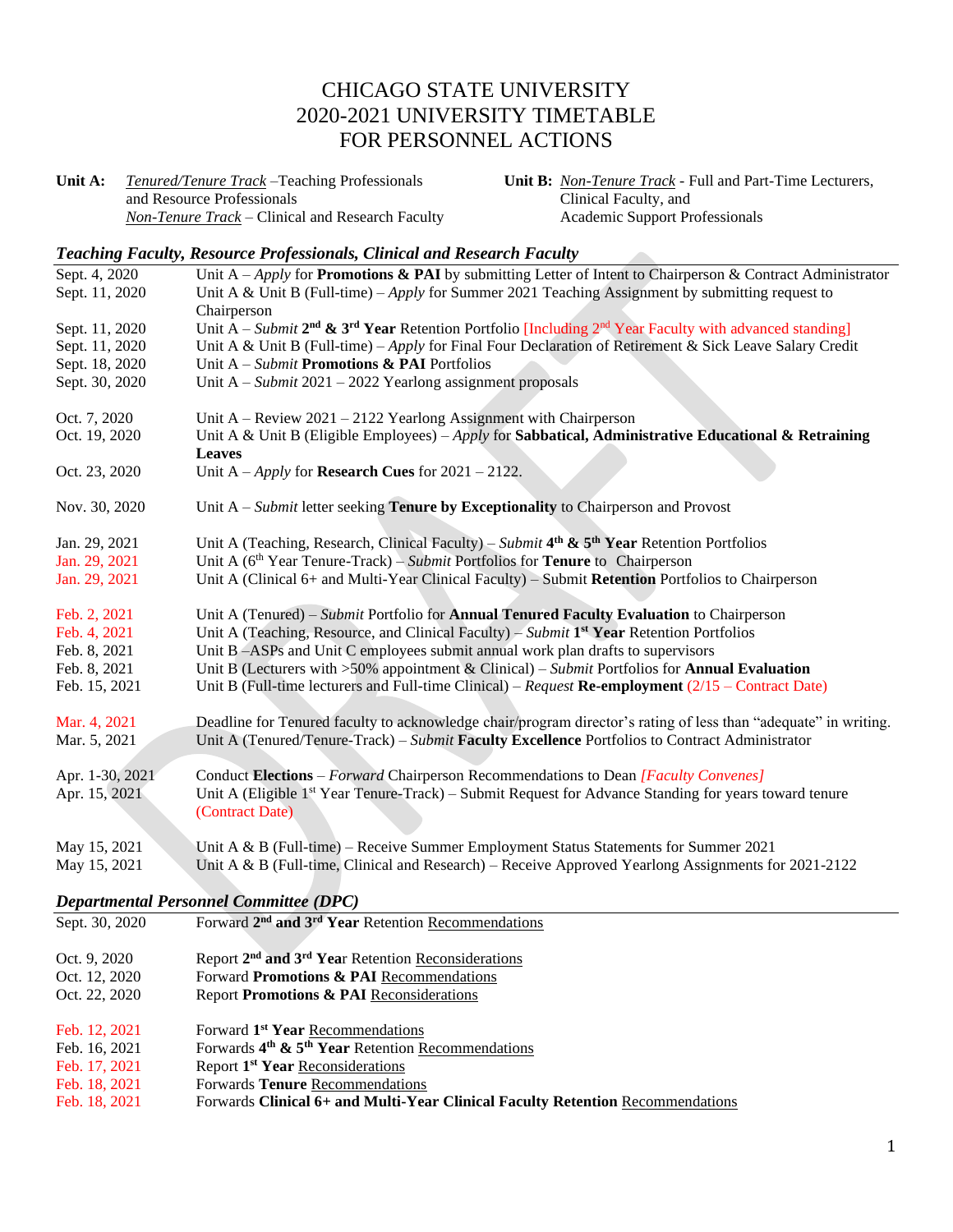| Feb. 26, 2021                 | Report 4 <sup>th</sup> & 5 <sup>th</sup> Year Retention Reconsiderations                                |
|-------------------------------|---------------------------------------------------------------------------------------------------------|
| Feb. 26, 2021                 | <b>Reports Tenure Reconsiderations</b>                                                                  |
| Feb. 26, 2021                 | Report Clinical 6+ and Multi-Year Clinical Faculty Retention Reconsiderations                           |
| <b>Department Chairperson</b> |                                                                                                         |
| Sept. 15, 2020                | Receive instructions for Yearlong Schedules and Summer School 2021                                      |
| Sept. 18, 2020                | Submit Summer 2021 course proposals and rotation plans to Deans for approval                            |
|                               | [Note Contract Language: if no roster by February 1, UPI President and Provost create.]                 |
| Oct. 15, 2020                 | Submit Revised AY2021 Yearlongs                                                                         |
| Oct. 16, 2020                 | Forward 2 <sup>nd</sup> & 3 <sup>rd</sup> Year Retention Recommendations                                |
| Oct. 26, 2020                 | Report 2 <sup>nd</sup> & 3 <sup>rd</sup> Year Retention Reconsiderations                                |
| Oct. 27, 2020                 | Discuss 2021-2122 yearlong assignments with Unit A employees                                            |
| Oct. 27, 2020                 | Forward Promotions & PAI Recommendations                                                                |
| Oct. 30, 2020                 | Notify Unit B Lecturers of place on Summer Rotation Roster (11/1 - Contract date)                       |
| Nov. 4, 2020                  | Forward Sabbatical, Administrative Educational and Retraining Leave Recommendations                     |
| Nov. 6, 2020                  | Report Promotions & PAI Reconsiderations                                                                |
| Nov. 12, 2020                 | Receive Tentative Summer 2021 course list; discuss assignments                                          |
| Nov. 19, 2020                 | Submit 2021-2022 yearlong proposals to Dean [no override forms for 2021-2122]                           |
| Feb. 15, 2021                 | Forward Annual Tenured Faculty Evaluations and, by Feb. 18, explanation of less than "adequate" ratings |
| Feb. 22, 2021                 | Forward 1 <sup>st</sup> Year retention Recommendations                                                  |
| Feb. 29, 2021                 | Report 1 <sup>st</sup> Year Reconsiderations                                                            |
|                               |                                                                                                         |
| Mar. 4, 2021                  | Forward 4 <sup>th</sup> & 5 <sup>th</sup> Year retention Recommendations                                |
| Mar. 4, 2021                  | Forward Tenure Recommendations                                                                          |
| Mar. 4, 2021                  | Forward Clinical 6+ and Multi-Year Clinical Faculty Retention Recommendations                           |
| Mar. 12, 2021                 | Report 4 <sup>th</sup> & 5 <sup>th</sup> Year retention Reconsiderations                                |
| Mar. 12, 2021                 | Develops and sends re-employment roster for Unit B lecturers to Dean                                    |
| Mar. 15, 2021                 | Report Clinical 6+ and Multi-Year Clinical Faculty Retention Reconsiderations                           |
| Mar. 15, 2021                 | <b>Report Tenure Reconsideration</b>                                                                    |
| Mar. 13, 2021                 | Report Unit B lecturer retention recommendation to deans $(3/15 -$ Contract date)                       |
| Mar. 19, 2021                 | Unit B lecturer $\&$ clinical lecturer evaluations due. [Must be completed before re-appointment        |
|                               | letters issued.] (3/21 -- Contract date)                                                                |
| Mar. 25, 2021                 | Submit revised Fall 2020-Spring 2021 yearlongs [FAA Data & Outside Employment Sections Complete]        |
| Mar. 25, 2021                 | Override requests for 2020-2021 due [Final date to ensure override payment by end of term.]             |
|                               |                                                                                                         |
| Apr. 1, 2021                  | Chairs notify Unit B lecturers of place on re-employment roster (4/1 -- Contract date)                  |
| Apr. 7, 2021                  | Unit B-ASP and Unit C Annual Work Plans due to Deans                                                    |
| May 6, 2021                   | Unit B-ASP and Unit C Annual Evaluation and Retention due to Deans                                      |
| May 12, 2021                  | Summer School override forms due                                                                        |
| Dean                          |                                                                                                         |
| Sept. 28, 2020                | Approved preliminary Summer 2021 schedules to Summer Committee;                                         |
|                               | Give copy of approved summer rotation roster to departments for chairs and faculty                      |
| Nov. 9, 2020                  | Forward 2 <sup>nd</sup> & 3 <sup>rd</sup> Year Retention Recommendations                                |
| Nov. 15, 2020                 | Submit revised AY2021 Yearlongs                                                                         |
| Nov. 19, 2020                 | Forward Promotions & PAI Recommendations                                                                |
| Nov. 19, 2020                 | Report 2 <sup>nd</sup> & 3 <sup>rd</sup> Year Retention Reconsiderations                                |
| Nov. 23, 2020                 | Forward Sabbatical, Administrative Educational and Retraining leave recommendations                     |
| Nov. 30, 2020                 | Report Promotion & PAI Reconsiderations                                                                 |
|                               |                                                                                                         |
| Dec. 11, 2020                 | Send Schedules to Provost (for Review & Approval) and to Course Scheduling (for preview)                |
| Dec. 19, 2020                 | Submit Yearlong Assignments and class schedules for 2021 - 2122                                         |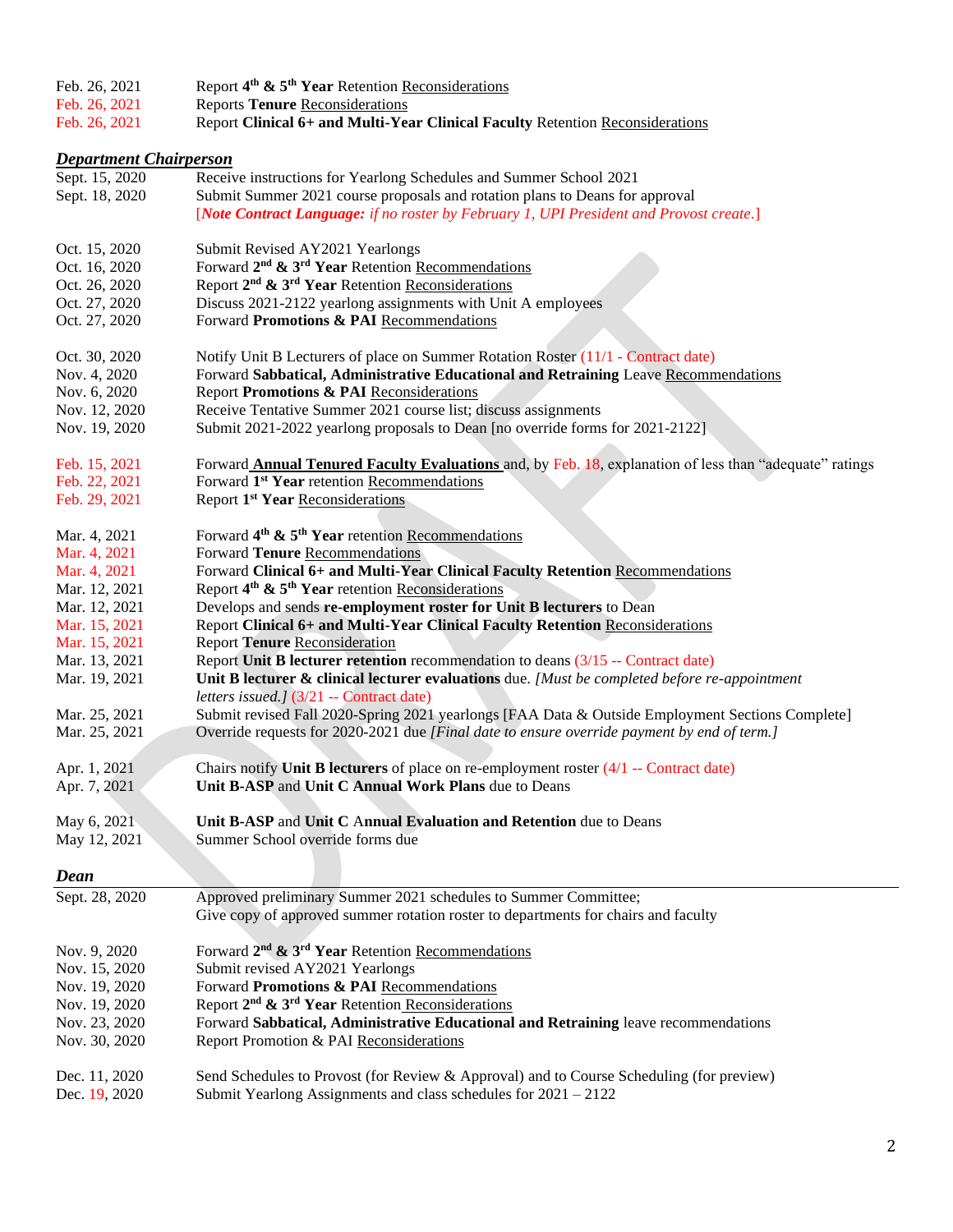| Mar. 1, 2021  | Forward 1 <sup>st</sup> Year Recommendations                                               |
|---------------|--------------------------------------------------------------------------------------------|
| Mar. 8, 2021  | Report 1 <sup>st</sup> Year Reconsiderations                                               |
| Mar. 19, 2021 | Forward Tenured faculty annual evaluations                                                 |
| Mar. 23, 2021 | Forward Tenure Recommendations                                                             |
| Mar. 23, 2021 | Forward Clinical 6+ and Multi-Year Clinical Faculty Retention Recommendations              |
| Mar. 26, 2021 | Forward 4th & 5th Year Retention Recommendations                                           |
| Apr. 1, 2021  | <b>Report Tenure Reconsiderations</b>                                                      |
| Apr. 1, 2021  | Report Forwards Clinical 6+ and Multi-Year Clinical Faculty Retention Reconsiderations     |
| Apr. 8, 2021  | Report 4th & 5th Year Retention Reconsiderations                                           |
| Apr. 16, 2021 | Send Unit B Lecturer re-employment recommendations to Provost                              |
|               |                                                                                            |
| May 3, 2021   | Forward chairperson election recommendations to Provost                                    |
| May 12, 2021  | Forward Unit B ASP and Unit C Work Plans to Provost                                        |
| May 26, 2021  | Completes and forwards Unit B ASP/Unit C Annual Evaluations to Provost and Human Resources |
|               |                                                                                            |

| University Personnel Committee (UPC) and Mentoring Advisory Committee (MAC) |                                                                                                       |  |
|-----------------------------------------------------------------------------|-------------------------------------------------------------------------------------------------------|--|
| Nov. 23, 2020                                                               | Forward 2nd & 3rd Year Retention Recommendations                                                      |  |
|                                                                             |                                                                                                       |  |
| Dec. 4, 2020                                                                | Forward Promotions & PAI Recommendations                                                              |  |
| Dec. 8, 2020                                                                | Report 2nd & 3rd Year Retention Reconsiderations                                                      |  |
| Dec. 14, 2020                                                               | Report Promotions & PAI Reconsiderations                                                              |  |
| Mar. 19, 2021                                                               | Forward 1st Year Recommendations                                                                      |  |
| Mar. 26, 2021                                                               | <b>Report 1st Year Reconsiderations</b>                                                               |  |
|                                                                             |                                                                                                       |  |
| Apr. 6, 2021                                                                | Forward <b>Tenure</b> Recommendations                                                                 |  |
| Apr. 13, 2021                                                               | Forward 4th & 5th Year Retention Recommendations                                                      |  |
| Apr. 16, 2021                                                               | <b>Report Tenure Reconsiderations</b>                                                                 |  |
| Apr. 21, 2021                                                               | Report 4th & 5th Year Retention Reconsiderations                                                      |  |
|                                                                             |                                                                                                       |  |
| Apr. 29, 2021                                                               | Mentoring Advisory Committee (MAC) letters in re Professional Development Plans (5/1 – Contract Date) |  |

## *President and/or Provost*

| Dec. 11, 2020 | Announce Research Cues for 2021-2122                                                     |
|---------------|------------------------------------------------------------------------------------------|
| Dec. 11, 2020 | Provost approves Summer Rotation Plans and Returns to Department Chairs                  |
| Dec. 15, 2020 | Act on Sabbatical, Administrative Educational & Retraining leave requests                |
| Dec. 15, 2020 | Announce 2nd & 3rd Year Retention Decisions $(12/15 -$ Contract Date)                    |
|               |                                                                                          |
| Jan. 15, 2021 | Acts on <b>Promotion &amp; PAI</b> Recommendation                                        |
| Jan. 29, 2021 | Notify Unit B-ASPs of non-retention $(2/1 -$ Contract Date)                              |
|               |                                                                                          |
| Apr. 1, 2021  | Notify faculty of 1st Year retention decisions $(4/1 -$ Contract Date)                   |
| Apr. 16, 2021 | Notify faculty of results of their Annual Tenured Faculty Evaluation                     |
| Apr. 23, 2021 | Notify faculty of <b>Clinical 6+ and Multi-Year Clinical Faculty</b> Retention Decisions |
| Apr. 26, 2021 | Notify faculty of <b>Tenure</b> Recommendation to Board of Trustees (May meeting)        |
|               |                                                                                          |
| May 03, 2021  | Announce Faculty Excellence decisions                                                    |
| May 4, 2021   | Notify faculty of 4th $\&$ 5th Year retention decisions                                  |
| May 08, 2021  | May [tentative date] Board of Trustees meeting, decision reached on Tenure               |
|               | [Decision no later than June $1 -$ Contract Date]                                        |
|               |                                                                                          |
| June 1, 2021  | Provost approves Unit B-ASP and Unit C Work Plans (6/1 -- Contract Date)                 |
| June 1, 2021  | Notify faculty of Board action on tenure (6/1 - Contract Date)                           |
| June 11, 2021 | Unit B-lecturers (full time) letters of appointment for rehiring eligibility             |
| June 15, 2021 | Unit B and Unit C retention or rehire eligibility letters $(6/15 -$ Contract Date)       |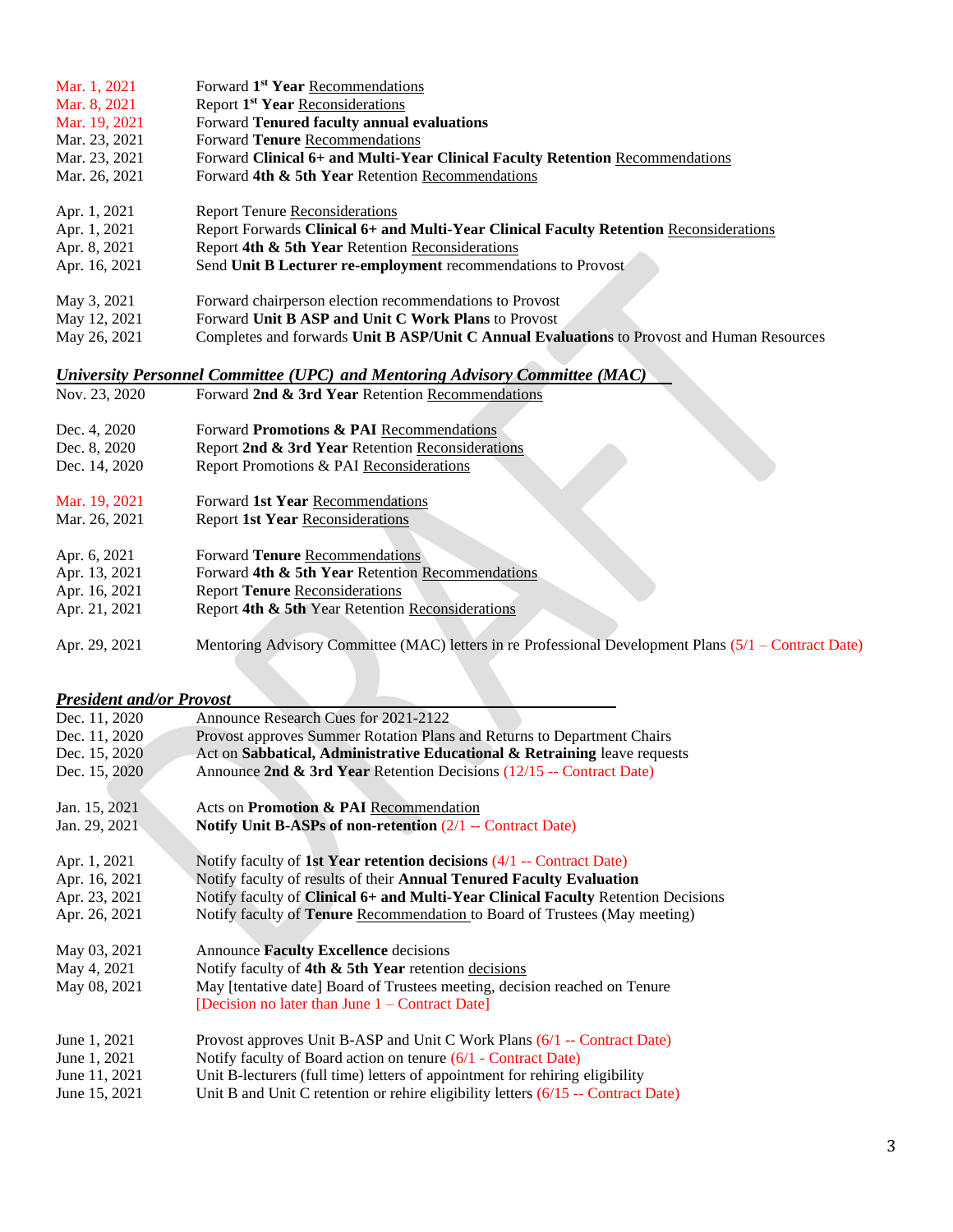#### **RETENTION: FIRST YEAR PROBATIONARY Unit A Faculty Dates are when material is sent to next reviewer(s).**

| Feb. 4, 2021  | <b>Faculty members</b> being evaluated for retention in their first year of service must submit their retention<br>portfolios to the Department Personnel Committee (DPC). [Period of evaluation: date hired to<br>February 4, 2021, if hired in Fall 2020 semester or earlier].                                                                                                                                                                                                                                                                        |
|---------------|---------------------------------------------------------------------------------------------------------------------------------------------------------------------------------------------------------------------------------------------------------------------------------------------------------------------------------------------------------------------------------------------------------------------------------------------------------------------------------------------------------------------------------------------------------|
| Feb. 12, 2021 | <b>DPC</b> sends portfolio and recommendations with written reasons to department chairperson and faculty<br>member. Copies: Provost, appropriate vice president, dean, and contract administrator.<br><i>Individual</i> has <b>three</b> (3) working days after receipt of notification to request a reconsideration of<br>the recommendations to the Department Chairperson [Article 21.4]. [Feb. 15]                                                                                                                                                 |
| Feb. 17, 2021 | <b>Department Chairperson</b> reports the DPC's reconsideration for First Year retention in writing to the<br>faculty member, Provost, appropriate vice president and contract administrator.                                                                                                                                                                                                                                                                                                                                                           |
| Feb. 22, 2021 | Department Chairperson sends portfolio and their recommendations with reasons to the faculty<br>member and dean. Copies: DPC chairperson, Provost, appropriate vice president, and contract<br>administrator.<br><i>Individual</i> has three (3) working days after receipt of notification to request a reconsideration<br>of the recommendations [Article 21.5]. [Feb. 25]                                                                                                                                                                            |
| Feb. 29, 2021 | Dept. Chairperson reports Reconsideration recommendation (with written reasons) to the faculty<br>Copies: DPC chairperson, Provost, appropriate vice president, and contract<br>member and dean.<br>administrator.                                                                                                                                                                                                                                                                                                                                      |
| Mar. 1, 2021  | Dean sends portfolio and recommendation (written reason if negative) to the Provost and Academic<br>Vice President for transmittal to the University Personnel Committee (UPC). Copies: faculty member,<br>DPC, and contract administrator.<br>If an employee alleges <i>procedural error</i> has occurred, the Dean grants a reconsideration.<br>Individuals have three (3) working days after receipt of notification to request a Reconsideration<br>[Article 21.5]. [Mar. 4]                                                                        |
| Mar. 8, 2021  | Dean reports Reconsideration recommendation to the faculty member, DPC, department chairperson,<br>Provost/academic vice president, and contract administrator.                                                                                                                                                                                                                                                                                                                                                                                         |
| Mar. 19, 2021 | UPC sends portfolio and recommendations (written reasons if negative) to the Provost and Academic<br>Vice President for transmittal to the President. Copies: individual, DPC, Dept. Chairperson, and<br>contract administrator.<br><i>Individuals</i> have <b>three (3) working days</b> after receipt of notification of a negative recommendation<br>at the University Personnel level, which contradicts a positive recommendation made by the DPC<br>to request a reconsideration of the recommendation made by the UPC. [Article 21.6]. [Mar. 23] |
| Mar. 26, 2021 | <b>UPC Reconsideration</b> recommendations. Copies to the faculty member, DPC, department<br>chairperson, Provost/academic vice president, and contract administrator.                                                                                                                                                                                                                                                                                                                                                                                  |
| Apr. 1, 2021  | President acts on recommendations presented by the Provost/Academic Vice President. The President<br>notifies (with written reasons if the decision is negative) the faculty member, DPC, department<br>chairperson, Provost/academic vice president, and contract administrator.                                                                                                                                                                                                                                                                       |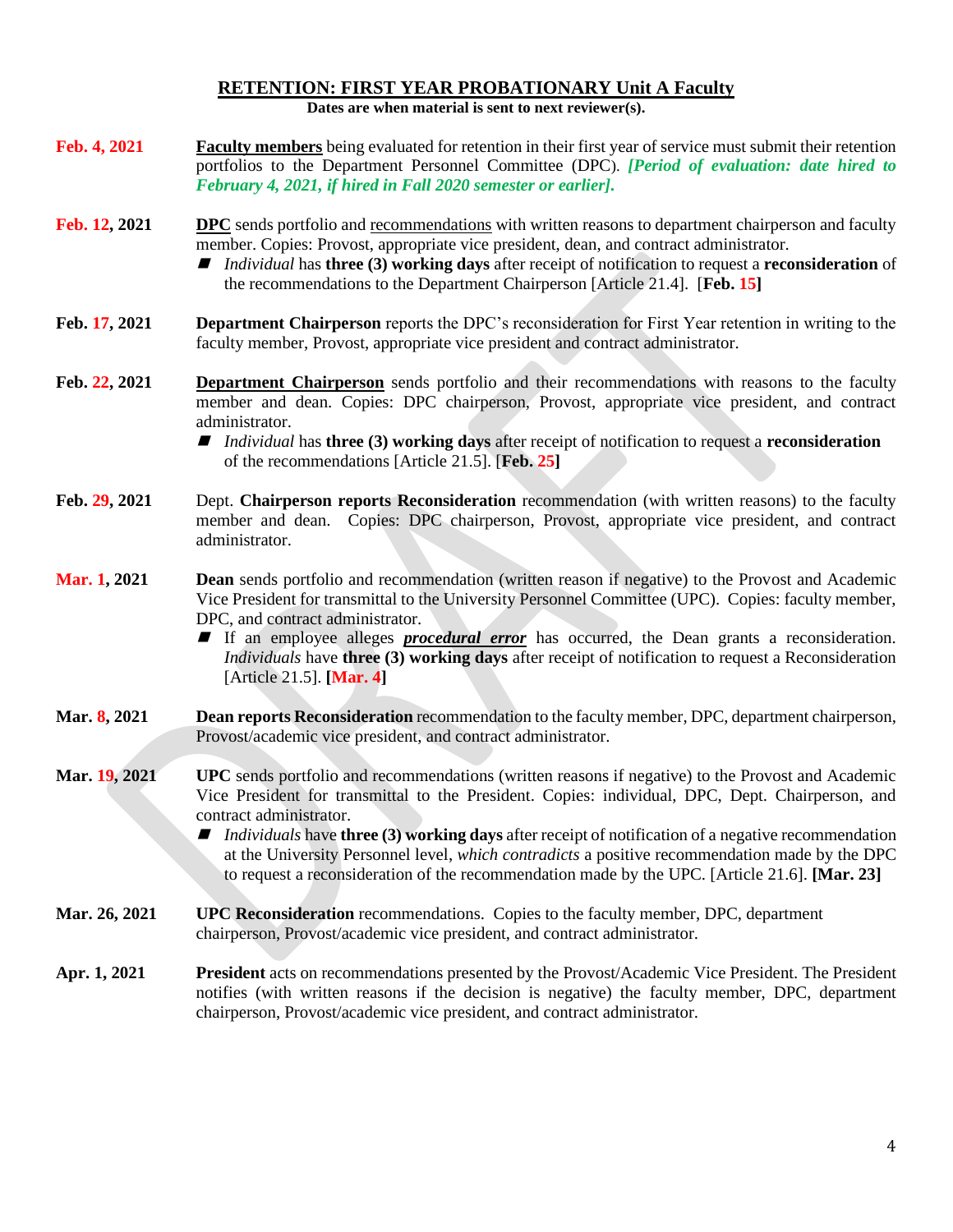## **RETENTION: SECOND AND THIRD PROBATIONARY YEARS Unit A Faculty**

**Dates are when material is sent to next reviewer(s).**

- **Sept. 11, 2020** Date by which **faculty members** being evaluated for retention in their Second and Third Probationary Years must **submit** their retention portfolios to the Department Personnel Committee (DPC). Faculty members undergoing Year 2 Retention evaluation who have elected to have previous university teaching experience counted toward advance standing will be evaluated at the designated higher performance standard for Probationary Year 3, 4, or 5. All others in Retention Year 2 and Year 3 will follow the normal evaluation criteria. *[Review Period: 2 nd year -- date hired to Sept. 11, 2020; 3 rd year – Sept. 12, 2019 to Sept. 11, 2020.]*
- **Sept. 30, 2020 DPC** sends personnel files and **recommendations** with written reasons to department chairpersons. Recommendations and reasons are copied to the faculty member, dean, Provost/academic vice president, and contract administrator.
	- *Individuals* have **three** (3) working days after receipt of notification to request a reconsideration of the recommendation for the DPC negative decision from the Department Chairperson (Article 21.4). **[Oct. 5]**
- **Oct. 9, 2020 Department Chairperson** reports the **DPC's** written **reconsideration** recommendations with reasons to: the faculty member, department chairperson, Provost/academic vice president, and contract administrator.
- **Oct. 16, 2020 Department Chairpersons** send personnel files and their **recommendations** with written reasons to the dean. Recommendations and reasons should be copied to: DPC, Provost, faculty member concerned, contract administrator.
	- *Individuals* have **three (3) working days** after receipt of notification to request a reconsideration of the recommendation (Article 21.5). **[Oct. 21]**
- **Oct. 26, 2020 Department Chairpersons** report written **reconsideration** recommendations with reasons to: DPC, Provost, faculty member concerned, and contract administrator.
- **Nov. 9, 2020 Deans** send personnel files and **recommendations** (with written reasons if their recommendations are negative) to the Academic Vice President for transmittal to the University Personnel Committee. Recommendations and reasons should be copied to: DPC, chairperson, Provost, faculty member concerned, and contract administrator.
	- If employees allege that *procedural errors* have occurred, the Dean grants reconsideration. *Individuals* have **three (3) working days** after receipt of notification to request a reconsideration of the recommendation (Article 21.5). **[Nov. 12]**
- **Nov. 19, 2020 Deans** report their **reconsideration** recommendations in writing with reasons to: DPC, chairperson, Provost, faculty member concerned, and contract administrator.
- **Nov. 23, 2020 University Personnel Committee** sends personnel files and **recommendations** (with written reasons if their recommendations are negative) to the Academic Vice for transmittal to the President. Recommendations and reasons should be copied to: DPC, chairperson, Provost, faculty member concerned, and contract administrator.
	- *Individuals* have **three (3) working days** after receipt of notification of a negative recommendation at the UPC level, which contradicts a positive recommendation made by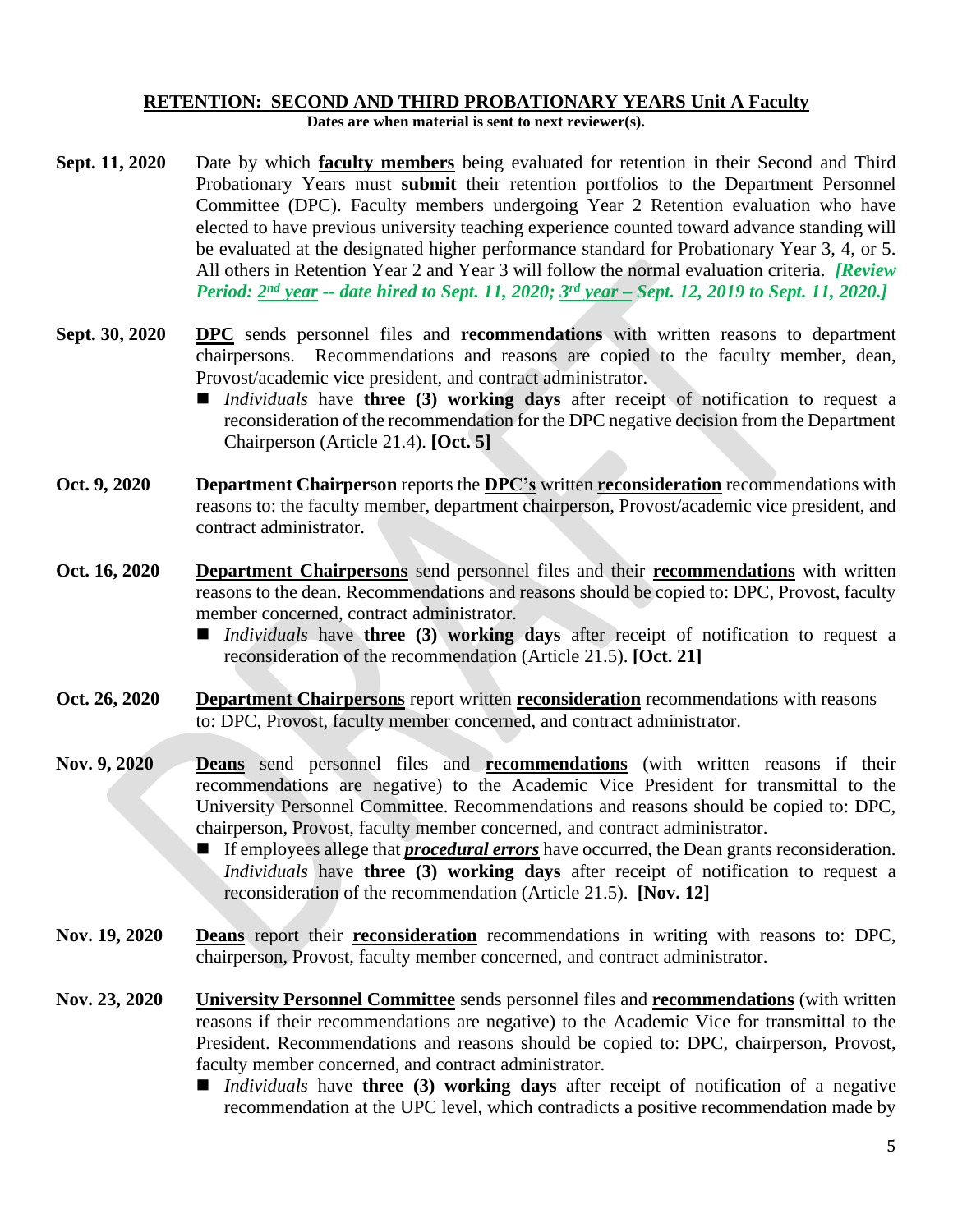the DPC, to request a reconsideration of the recommendation made by the UPC (Article 21.6). **[Nov. 30]**

- **Dec. 8, 2020 UPC** reports written **reconsideration** recommendations with reasons to the Provost/Academic Vice President with copies to: DPC, chairperson, dean, Provost, faculty member concerned, and contract administrator.
- **Dec. 15, 2020 President** acts on recommendations presented by the Provost/Academic Vice President. The President notifies (with written reasons if the decision is negative) the following of his/her decision and copies: DPC, chairperson, dean, Provost, faculty member concerned, and contract administrator. (Contract Date – Dec. 15). [No further action or reconsideration by contract.]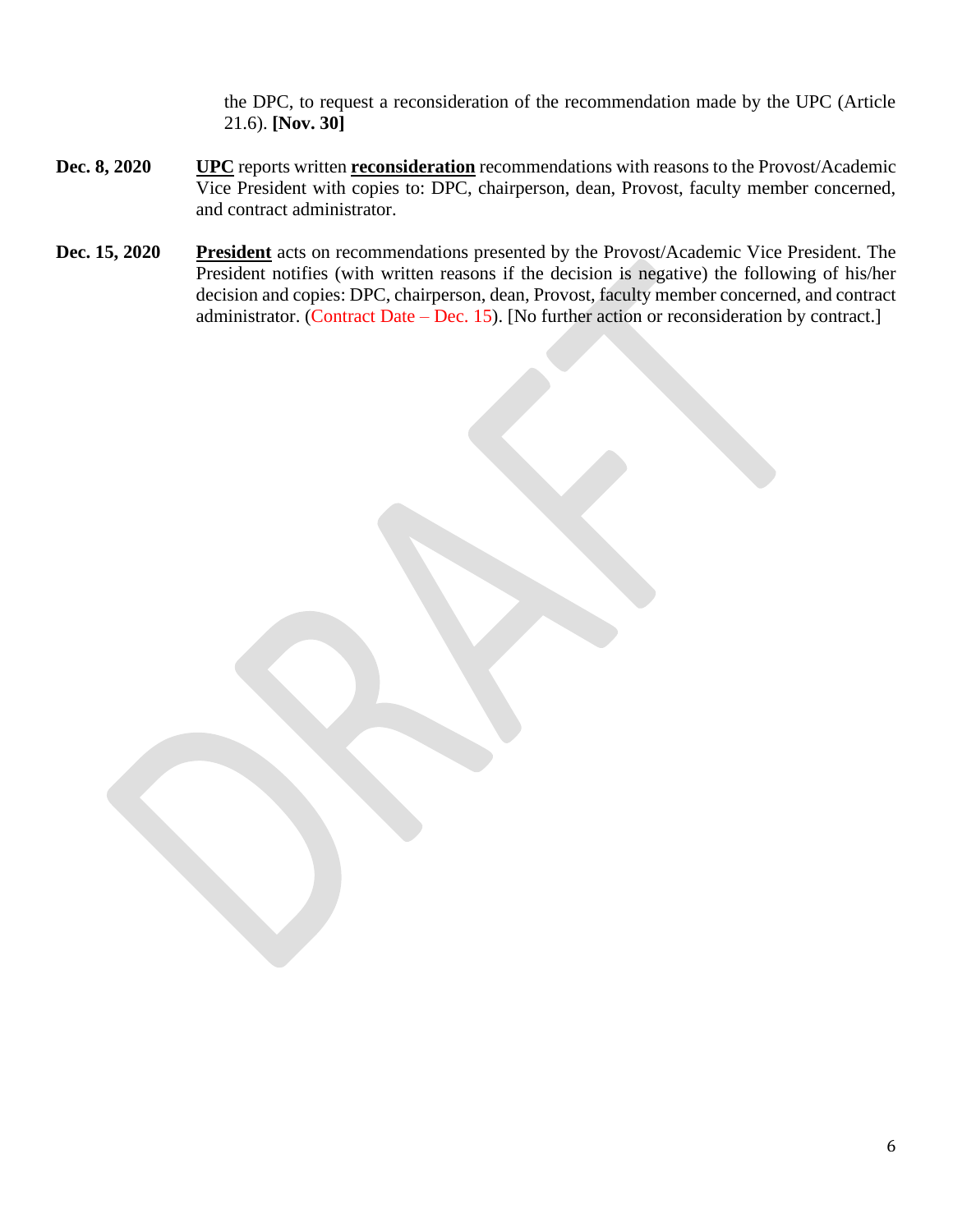### **RETENTION: FOURTH AND FIFTH PROBATIONARY YEARS Unit A Faculty Dates are when material is sent to next reviewer(s).**

| Jan. 29, 2021 | Date by which <b>faculty</b> members being evaluated for retention in their fourth and fifth<br>probationary years must submit their retention portfolios to the DPC. [Review Period: 4th year<br>$-$ Sept. 12, 2019 to Jan. 29, 2021; 5 <sup>th</sup> year - January 21, 2020 to Jan. 29, 2021].                                                                                                                                                                                                                                                                                                                                                        |
|---------------|----------------------------------------------------------------------------------------------------------------------------------------------------------------------------------------------------------------------------------------------------------------------------------------------------------------------------------------------------------------------------------------------------------------------------------------------------------------------------------------------------------------------------------------------------------------------------------------------------------------------------------------------------------|
| Feb. 16, 2021 | <b>DPC</b> send personnel files and <b>recommendations</b> with written reasons to department<br>chairpersons. Recommendations and reasons are copied to: Provost/Academic Vice<br>President, dean, faculty member concerned, and contract administrator.<br>Individuals have three (3) working days after receipt of notification to request a<br>reconsideration of the recommendation to the Department Chairperson (Article 21.4).<br>[Feb. 19]                                                                                                                                                                                                      |
| Feb. 26, 2021 | <b>DPC</b> reconsiders. Dept. Chairperson reports the DPC's written reconsideration<br>recommendations. Recommendations and reasons are copied to: Provost/Academic Vice<br>President, dean, faculty member concerned, and contract administrator.                                                                                                                                                                                                                                                                                                                                                                                                       |
| Mar. 4, 2021  | <b>Department Chairpersons</b> send personnel files and their <b>recommendations</b> with written<br>reasons to the dean. Recommendations and reasons should be copied to: DPC, dean,<br>Provost/Academic Vice President, faculty member, and contract administrator.<br>$\blacksquare$ Individuals have three (3) working days after receipt of notification to request a<br>reconsideration of the recommendation (Article 21.5). [Mar. 9]                                                                                                                                                                                                             |
| Mar. 12, 2021 | Department Chairpersons report written reconsiderations recommendations with their<br>reasons to: DPC, dean, Provost/Academic Vice President, faculty member, and contract<br>administrator.                                                                                                                                                                                                                                                                                                                                                                                                                                                             |
| Mar. 26, 2021 | send personnel files and <b>recommendations</b> (with written reasons if their<br><b>Deans</b><br>recommendations are negative) to the Provost/Academic Vice President for transmittal to the<br>University Personnel Committee. Recommendations and reasons should be copied to: DPC,<br>chairperson, Provost/Academic Vice President, faculty member, and contract administrator.<br><b>If employee alleges that <i>procedural errors</i></b> have occurred, the Dean grants reconsideration.<br>Individuals have three (3) working days after receipt of notification to request a<br>reconsideration of the recommendation (Article 21.5). [Mar. 31] |
| Apr. 8, 2021  | Deans report their written reconsideration recommendations with reasons to: DPC,<br>chairperson, Provost/Academic Vice President, faculty member, and contract administrator.                                                                                                                                                                                                                                                                                                                                                                                                                                                                            |
| Apr. 13, 2021 | <b>University Personnel Committee</b> sends personnel files and <b>recommendations</b> (with written<br>reasons if their recommendations are negative) to the Academic Vice President for transmittal<br>to the President. Recommendations and reasons should be copied to: DPC, chairperson, dean,<br>Provost/Academic Vice President, faculty member, and contract administrator.<br>Individuals have three (3) working days after receipt of notification of a negative                                                                                                                                                                               |

recommendation at the UPC level, which contradicts positive recommendations made by the Department Personnel Committee to request a reconsideration of the recommendation made by the University Personnel Committee (21.6). **[Apr. 16]**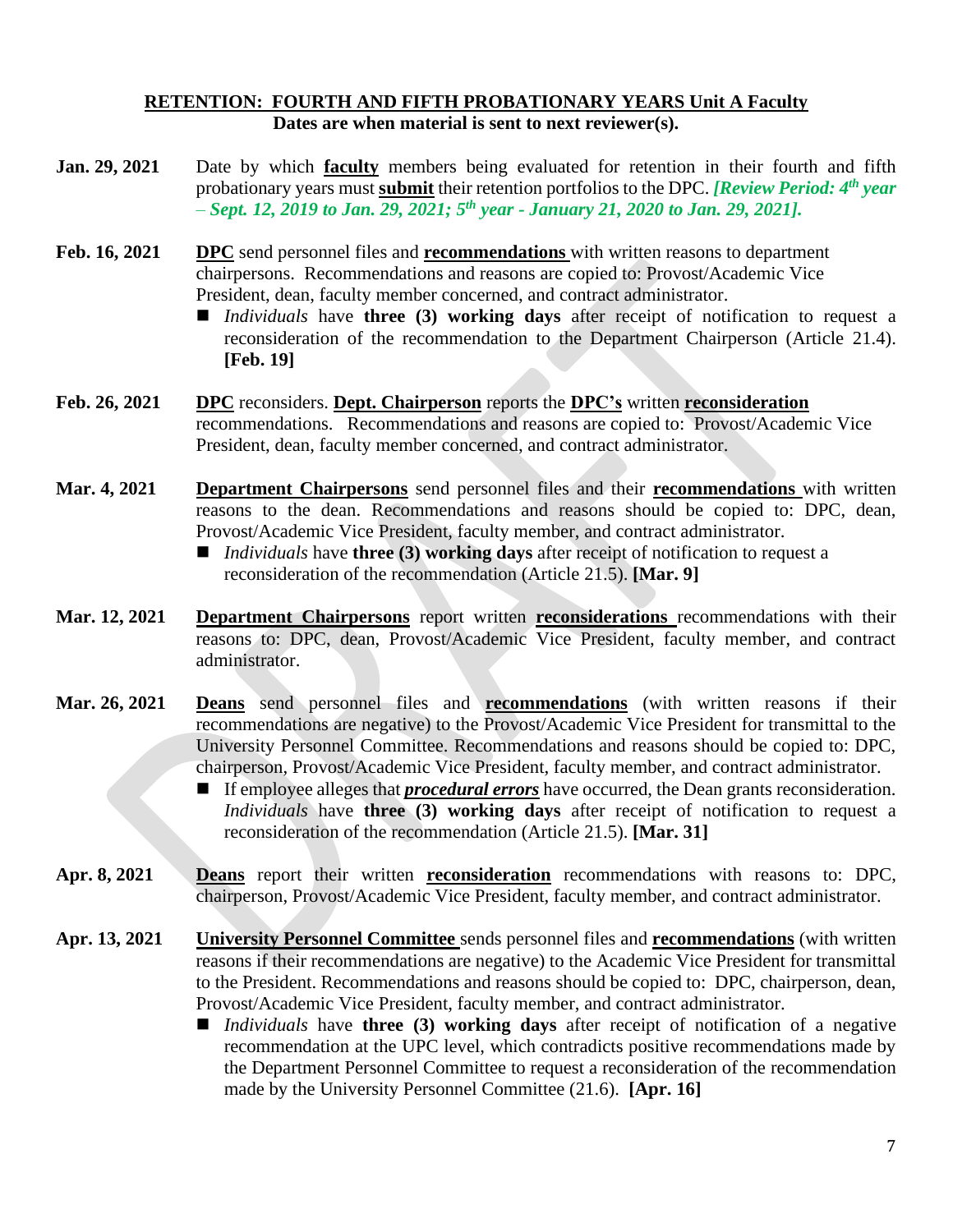- **Apr. 22, 2021 UPC** reports written **reconsideration** recommendations with reasons to: DPC, chairperson, dean, Provost/Academic Vice President, faculty member, and contract administrator.
- **May 4, 2021 President acts** on recommendations presented by the Academic Vice President. The President notifies (with written reasons if the decision is negative) the following of his/her decision and copies: DPC, UPC, chairperson, dean, Provost/Academic Vice President, faculty member, and contract administrator. [No further action or reconsideration by contract.]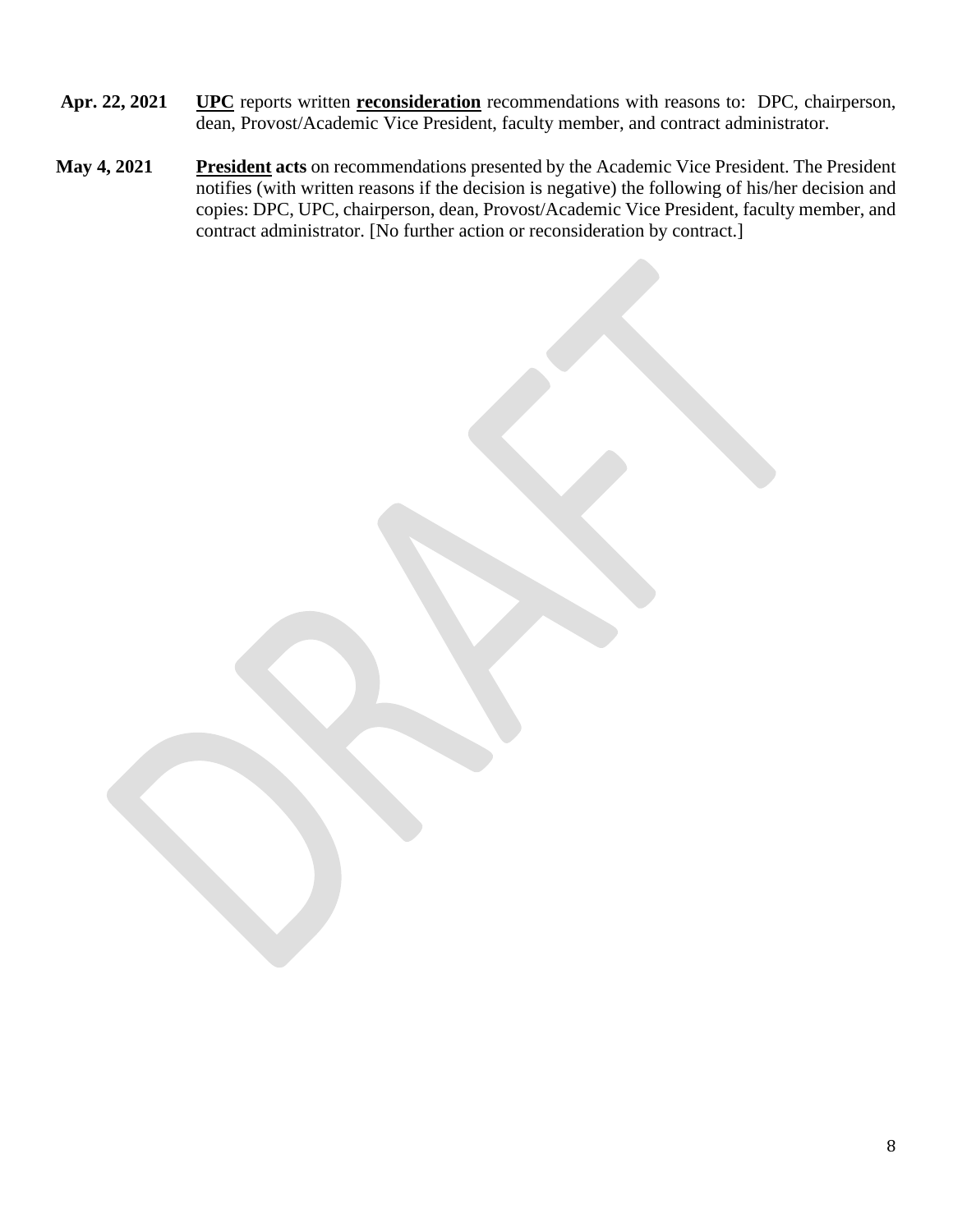### **CLINICAL FACULTY (6+/Yearly or Multi-Year) ANNUAL EVALUATION Dates are when material is sent to next reviewer(s).**

- **Jan. 29, 2021 Clinical faculty** should submit a portfolio of supporting materials to the **Department Personnel Committee**. *[Review Period: January 18, 2020 to January 29, 2021].*
- **Feb. 18, 2021 DPC** sends personnel files and **recommendations** with written reasons to department chairpersons. Recommendations and reasons should be copied to: Academic Vice President, faculty member, chairperson, dean, and contract administrator.
	- *Individuals* have **three** (3) working days after receipt of notification to request a reconsideration of the recommendation (Article 21.4). **[Feb. 22]**
- **Feb. 26, 2021 Department Chair** reports the **DPC's** written **reconsideration** recommendations with their reasons to: Academic Vice President, faculty member, chairperson, dean, and contract administrator.
- **Mar. 4, 2021 Department Chairpersons** send personnel files and their **recommendations** with written reasons to the dean. Recommendations and reasons should be copied to: DPC, Academic Vice President, faculty member, chairperson, dean, and contract administrator.
	- *Individuals* have **three (3) working days** after receipt of notification to request a reconsideration of the recommendation (Article 21.5). **[Mar. 8]**
- **Mar. 15, 2021 Department Chairpersons** report written **reconsideration** recommendations with their reasons to: DPC, Academic Vice President, faculty member, chairperson, dean, and contract administrator.
- **Mar. 23, 2021 Deans** send personnel files and **recommendations** (with written reasons if their recommendations are negative) to the Academic Vice President for transmittal to the University Personnel Committee. Recommendations and reasons should be copied to: DPC, Academic Vice President, faculty member, chairperson, and contract administrator.
	- If an employee alleges procedural errors have occurred, the Dean grants reconsideration. *Individuals* have **three (3) working days** after receipt of notification to request a reconsideration of the recommendation (Article 21.5). **[March 26]**
- **Apr. 1, 2021 Dean** reports written **reconsideration** recommendations with their reasons to: DPC, Academic Vice President, faculty member, chairperson, and contract administrator.
- **Apr. 23, 2021 Provost** acts on recommendations presented by the Academic Vice President. The Academic Vice President notifies the employee of her/his continued employment status (Article 21.5).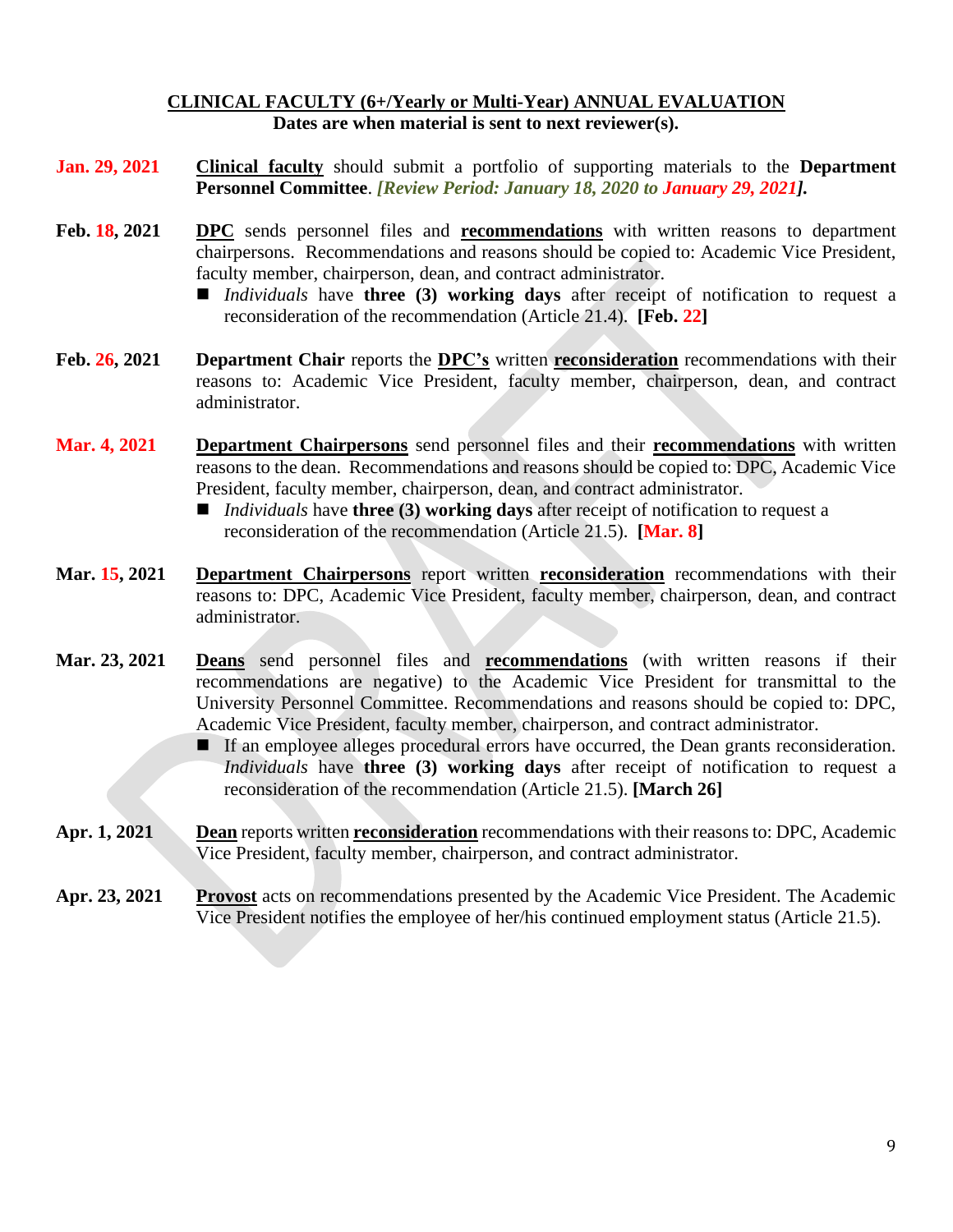### **TENURE: UNIT A TENURE-TRACK FACULTY Dates are when material is sent to next reviewer(s).**

- **Nov. 30, 2020 Application due** for tenure by **exceptionality**. Letter to Dept. Chairperson and Provost's Office.
- **Jan. 29, 2021 Faculty** members wishing to be considered for tenure should submit a letter of request and a portfolio of supporting materials to their **Department Chairpersons**. The applicant should forward a copy of the request to the Contract Administrator *[Review Period: date hired to January 15, 2021). \*(Tenure by exceptionality: apply by November 30, 2020; submit portfolio by January 29, 2021.]*
- **Feb. 18, 2021 DPC** sends personnel files and **recommendations** with written reasons to department chairpersons. Recommendations and reasons should be copied to: Academic Vice President, faculty member, chairperson, dean, and contract administrator.
	- *Individuals* have **three** (3) working days after receipt of notification to request a reconsideration of the recommendation (Article 22.10). **[Feb. 22]**
- **Feb. 26, 2021 Department Chair** reports the **DPC's** written **reconsideration** recommendations with their reasons to: Academic Vice President, faculty member, chairperson, dean, and contract administrator.
- **Mar. 4, 2021 Department Chairpersons** send personnel files and their **recommendations** with written reasons to the dean. Recommendations and reasons should be copied to: DPC, Academic Vice President, faculty member, chairperson, dean, and contract administrator.
	- *Individuals* have **three (3) working days** after receipt of notification to request a reconsideration of the recommendation (Article 22.10). **[Mar. 8]**
- **Mar. 15, 2021 Department Chairpersons** report written **reconsideration** recommendations with their reasons to: DPC, Academic Vice President, faculty member, chairperson, dean, and contract administrator.
- **Mar. 23, 2021 Deans** send personnel files and **recommendations** (with written reasons if their recommendations are negative) to the Academic Vice President for transmittal to the University Personnel Committee. Recommendations and reasons should be copied to: DPC, Academic Vice President, faculty member, chairperson, and contract administrator.
	- If an employee alleges procedural errors have occurred, the Dean grants reconsideration. *Individuals* have **three (3) working days** after receipt of notification to request a reconsideration of the recommendation (Article 22.11). **[March 26]**
- **Apr. 1, 2021 Dean** reports written **reconsideration** recommendations with their reasons to: DPC, Academic Vice President, faculty member, chairperson, and contract administrator.
- **Apr 6, 2021 UPC** sends personnel files and recommendations (with written reasons if their recommendations are negative) to the Academic Vice President for transmittal to the President. Recommendations and reasons should be copied to: DPC, Dean, Academic Vice President, faculty member, chairperson, and contract administrator.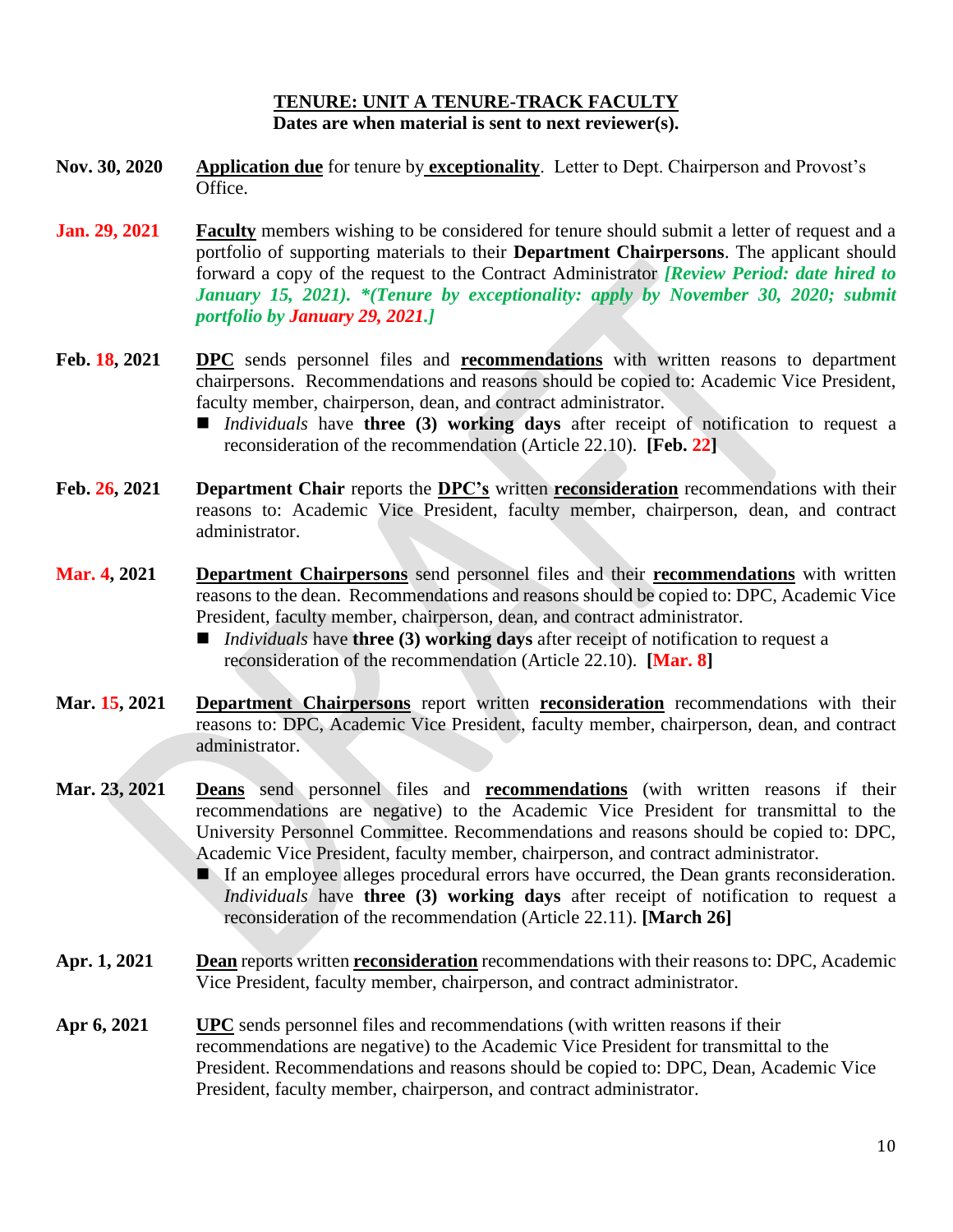- For a reconsideration of the recommendations made by the UPC, *individuals* have **three (3) working days** after receipt of notification of a negative recommendation at the UPC level, which contradicts a positive recommendation made by the DPC **[Apr. 9].**
- **Apr. 16, 2021 UPC** reports written **reconsideration** recommendations with their reasons to: DPC, Academic Vice President, faculty member, chairperson, dean, and contract administrator.
- **Apr. 26, 2021 President** acts on recommendations presented by the Academic Vice President. The President notifies (with written reasons if the recommendation is negative) the following of his/her recommendations: DPC, UPC, Academic Vice President, faculty member, chairperson, dean, and contract administrator. There is no contractual provision for reconsideration.
- **May 2021** President presents tenure recommendations to the Board. Board reviews and acts upon tenure recommendations at its regular May meeting on or about May  $6<sup>th</sup>$ .
- **June 1, 2021** Notification to faculty member of the tenure decision by the Board provided by the President (6/1 - Contract Date).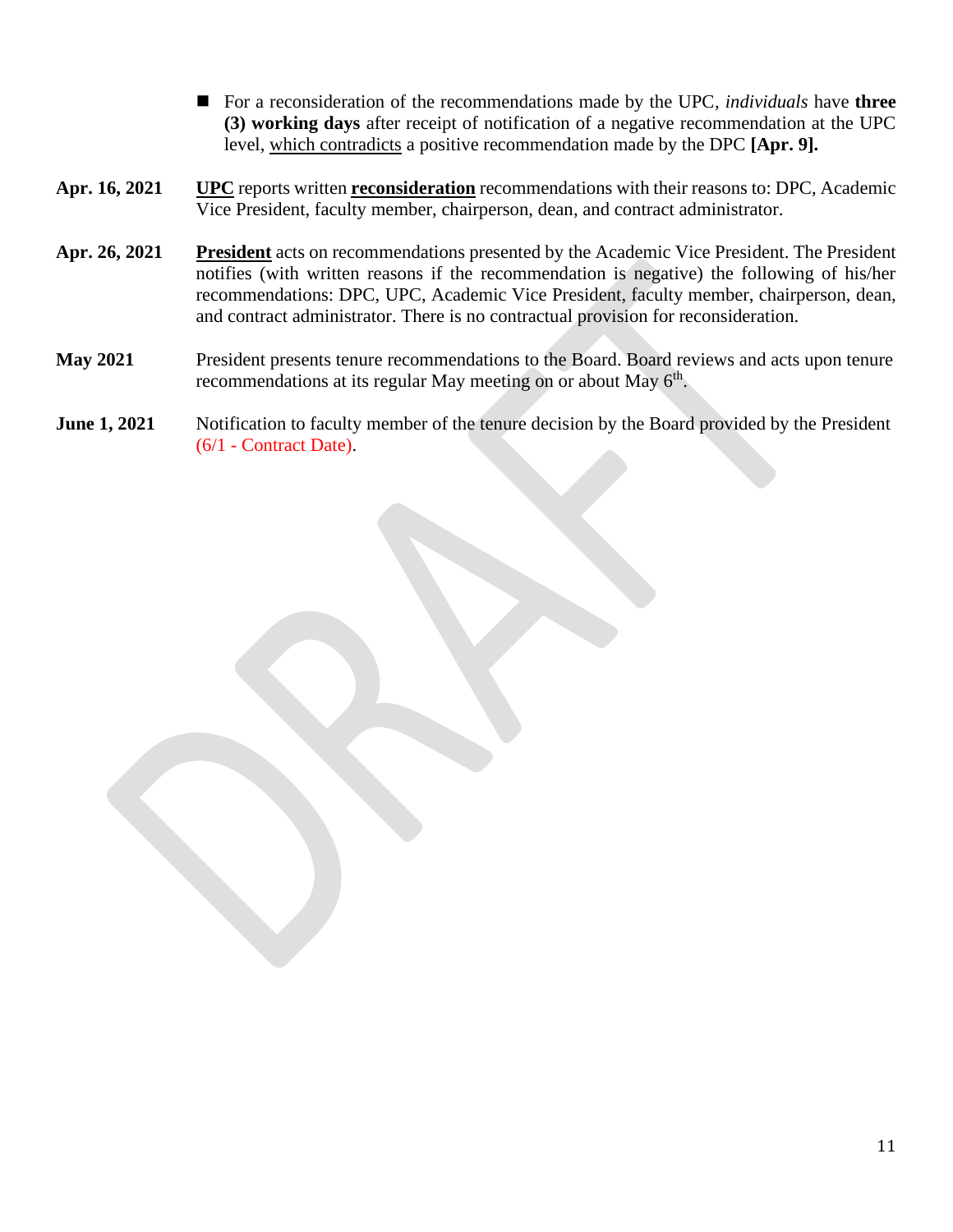### **PROMOTIONS: Unit A Faculty Dates are when material is sent to next reviewer(s).**

- **Sept. 5, 2020 Faculty** members, or academic administrators wishing to be considered for promotion, or requesting academic rank, should **apply** by submitting a letter of request to their department chairpersons and to the Contract Administrator. *[Period of Review: for promotion from assistant to associate professor -- material developed since date of hire; for promotion to full professor – material since promotion to associate professor.]*
- **Sept. 18, 2020 Faculty** members and administrators should **submit** their portfolios to their chairpersons, or the chairperson in the department in which rank is sought.
- **Oct. 12, 2020 DPC** send personnel files and **recommendations** with written reasons to department chairpersons. Recommendations and reasons should be copied to: Academic Vice President, faculty member, dean, and contract administrator.
	- Individuals have three working days after receipt of notification to request a reconsideration of the recommendation (Article 22.5). **[Oct. 15]**
- **Oct. 22, 2020 DPC** reports their written **reconsideration** recommendations with reasons to department chairpersons. Copies to: Academic Vice President, faculty member, dean, and contract administrator.
- **Oct. 27, 2020 Department Chairpersons** send personnel files and their **recommendations** with written reasons to the deans. Recommendations and reasons should be copied to: DPC, Academic Vice President, faculty member, dean, and contract administrator.
	- $\blacksquare$  Individuals have three working days after receipt of notification to request a reconsideration of the recommendation (Article 22.5). **[Oct. 30]**
- **Nov. 6, 2020 Department Chairpersons** report their written **reconsideration** recommendations with reasons. Copies to: Academic Vice President, DPC, and faculty member, dean, and contract administrator.
- **Nov. 19, 2020 Deans** send personnel files and **recommendations** (with written reasons if their recommendations are negative) to the Academic Vice President for transmittal to the UPC. Recommendations and reasons should be copied to: DPC, faculty member, chairperson, and contract administrator.
	- If an employee alleges that *procedural errors* have occurred, the Dean grants a reconsideration. *Individuals* have **three (3) working days** after receipt of notification to request a reconsideration of the recommendation (Article 22.6). **[Nov. 24]**
- **Nov. 30, 2020 Deans** report their written **reconsideration** recommendations with reasons to department chairpersons. Copies to: Academic Vice President, DPC, faculty member, and contract administrator.
- **Dec. 4, 2020 UPC** sends personnel files and recommendations (with written reasons if their recommendations are negative) to the Academic Vice President for transmittal to the President.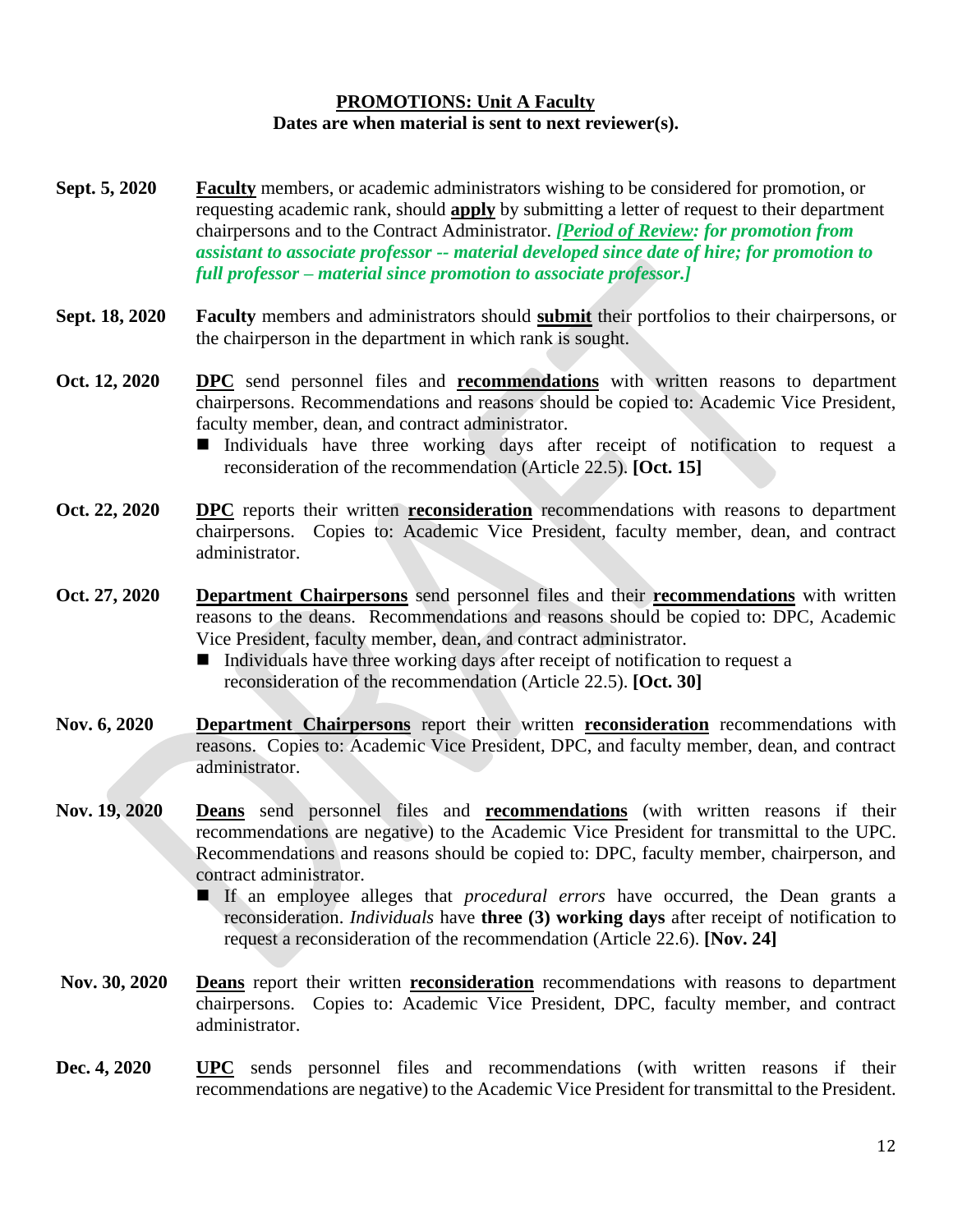Recommendations and reasons should be copied to: DPC, chairperson, dean, faculty member, and contract administrator.

- *Individuals* have **three (3) working days** after receipt of notification of a negative recommendation at the UPC level, *which contradicts a positive* recommendation made by the DPC to request a reconsideration of the recommendation made by the University Personnel Committee (Article 22.7). [If both DPC and UPC are negative, no reconsideration is given.] **[Dec. 9]**
- **Dec. 14, 2020 UPC** reports its written **reconsideration** recommendations with reasons to department Academic Vice President. Copies to chairpersons, deans, DPC, faculty member, and contract administrator.
- **Jan. 15, 2021 President** acts on recommendations presented by the Academic Vice President. The President notifies (with written reasons if the decision is negative) the following of his/her decision: Academic Vice President, chairpersons, deans, DPC, faculty member, and contract administrator.
- **May 2021 President** *reports* promotion decisions to the Board at its May meeting.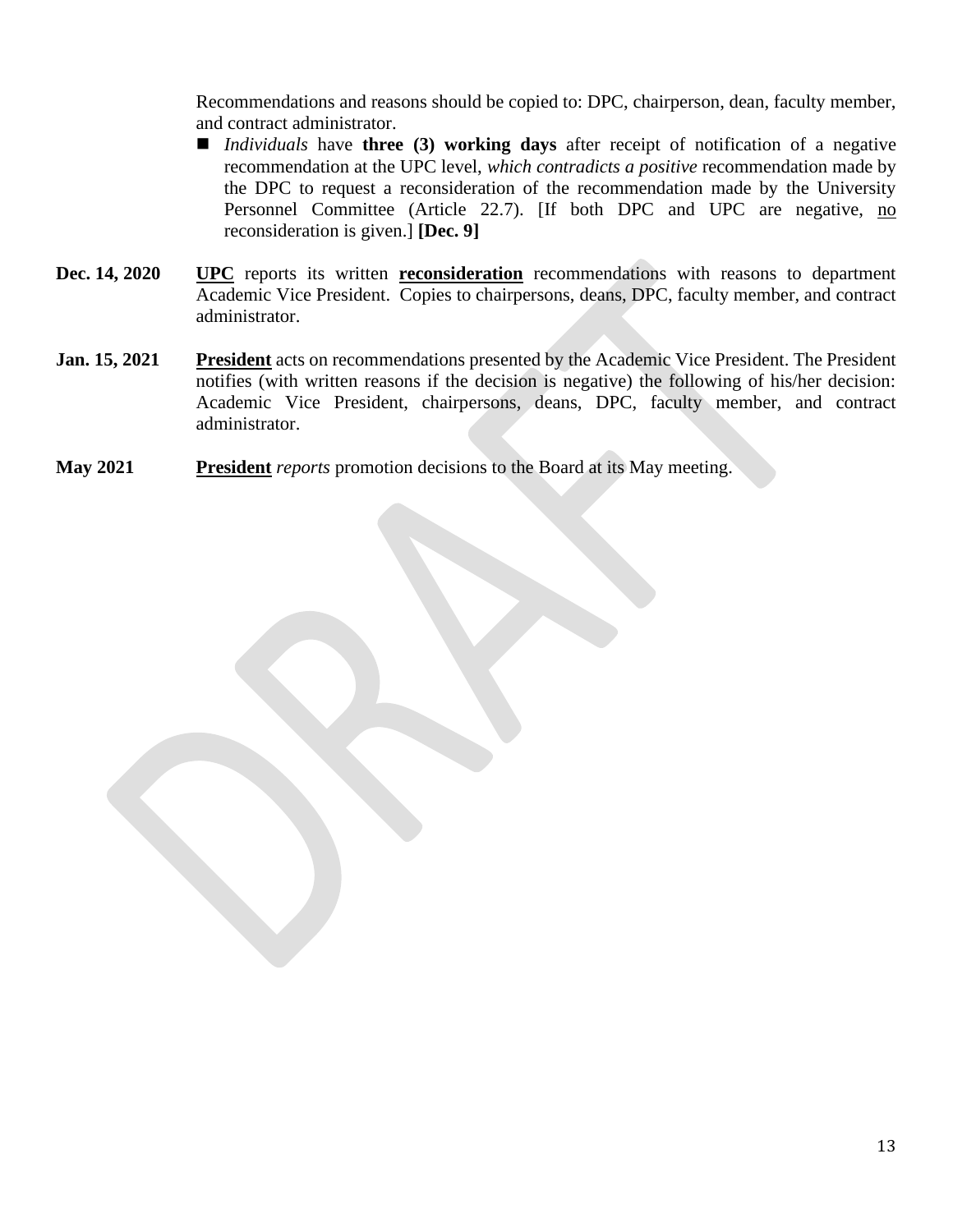### **PROFESSIONAL ADVANCEMENT INCREASE**

#### **[Dates are when material is sent to next review.]**

#### **UNIT A (Article 20.5): Tenured Faculty and Clinical Faculty Members – Full Professors Only**

- **Sept. 5, 2020** *Eligible* **Faculty** members wishing to be considered for the Professional Advancement Increase (PAI), **apply** by submitting a letter of request to their Dept. Chairperson. The applicant should forward a copy of the request to the Contract Administrator. Only faculty who have been full professors on tenure track for at least five years are eligible. Those who are in the fifth year after receiving a PAI may reapply. (See Article 20.5.b) *[Period of Review: Material from the previous five-year period, Aug. 27, 2114 to Sept. 5, 2020.]*
- **Sept. 18, 2020 Faculty** members applying for the PAI **submit** their portfolios to their chairpersons.
- **Oct. 12, 2020 DPC** sends personnel files and **recommendations** with written reasons to department chairpersons. Recommendations and reasons should be copied to: Academic Vice President, department chairperson, faculty member, dean, and contract administrator.
	- *Individuals* have **three** (3) working days after receipt of notification to request a reconsideration of the recommendation. **[Oct. 17]**
- **Oct. 22, 2020 Dept. Chairperson** sends the **DPC's** written **reconsideration** recommendation with their reasons to: Academic Vice President, department chairperson, faculty member, dean, and contract administrator.
- **Oct. 27, 2020 Department Chairpersons** send personnel files and their recommendations with written reasons to the dean. Recommendations and reasons should be copied to: Academic Vice President, DPC, faculty member, dean, and contract administrator.
	- *Individuals* have **three** (3) working days after receipt of notification to request a reconsideration of the recommendation. **[Nov. 1]**
- **Nov. 6, 2020 Department Chairpersons** report written **reconsideration** recommendations with their reasons to: Academic Vice President, DPC, faculty member, dean, and contract administrator.

### **Nov. 19, 2020 Deans** send personnel files and **recommendations** (with written reasons if their recommendations are negative) to the Academic Vice President for transmittal to the UPC. Recommendations and reasons should be copied to: Academic Vice President, DPC, faculty member, department chairperson, contract administrator.

- If faculty alleges *procedural errors* have occurred, the Deans grants a reconsideration. *Individuals* have **three (3) working days** after receipt of notification to request a reconsideration of the recommendation. **[Nov. 22]**
- **Nov. 30, 2020 Deans** report recommendations based upon their **reconsideration** to: Academic Vice President, DPC, faculty member, department chairperson, and contract administrator.
- **Dec. 4, 2020 UPC** sends personnel files and recommendations (with written reasons if their recommendations are negative) to the Academic Vice President for transmittal to the President. Recommendations and reasons should be copied to: Academic Vice President, DPC, faculty member, department chairperson, dean, and contract administrator.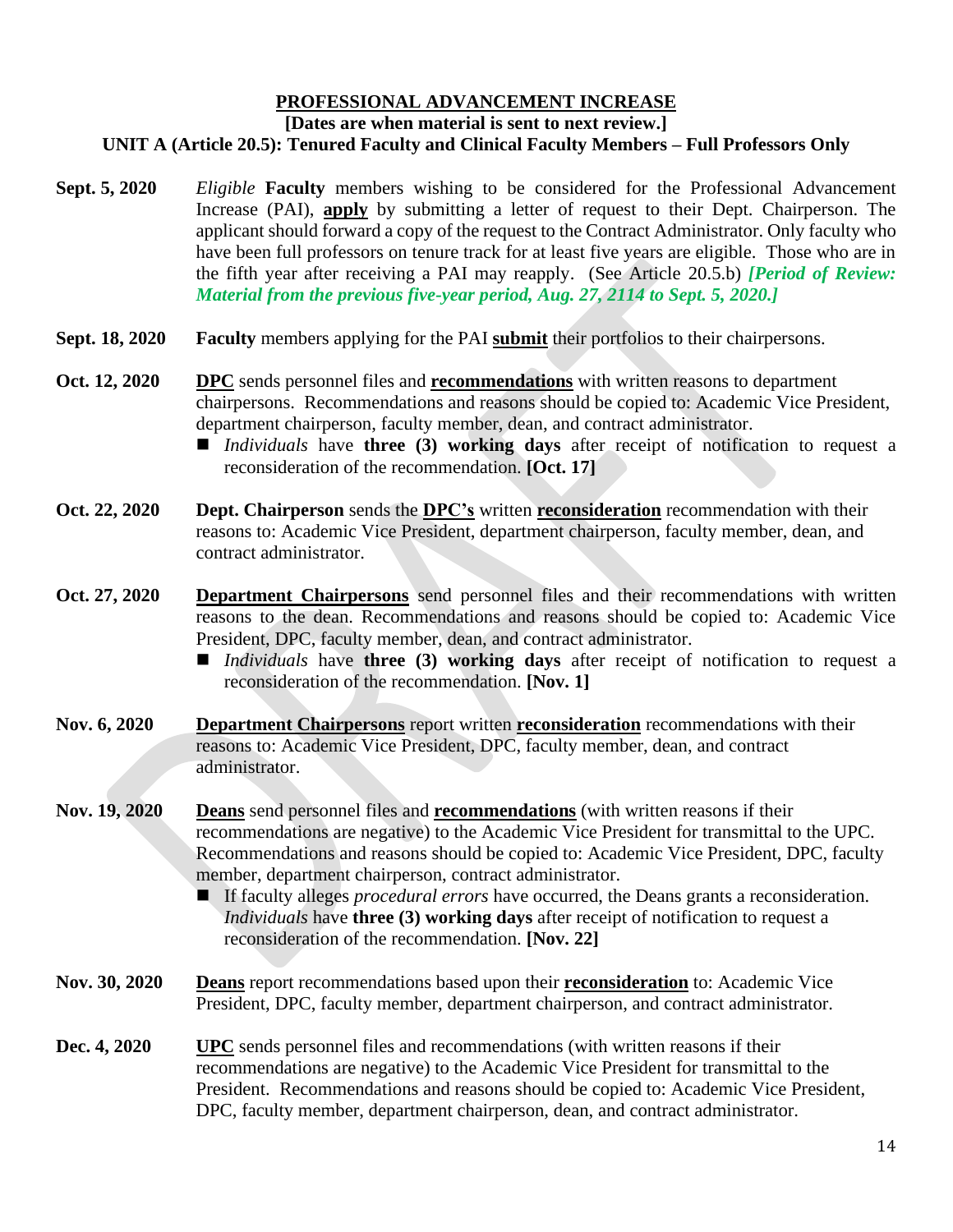- If the UPC contradicts a positive recommendation made by the DPC or by the department chairperson's recommendation, *individuals* have **three (3) working days** after receipt of notification of a negative recommendation at the UPC level in which to request a reconsideration. **[Dec. 9]**
- **Dec. 9, 2020 UPC** reports written reconsideration recommendations with reasons to: Academic Vice President, DPC, faculty member, department chairperson, dean, and contract administrator.
- **Jan. 17, 2021 President** acts on recommendations presented by the Academic Vice President. The President notifies (with written reasons if the decision is negative) the following of his/her decisions to: Academic Vice President, DPC, faculty member, department chairperson, dean, and contract administrator. The decision at this level does *not* have a reconsideration provision in the contract.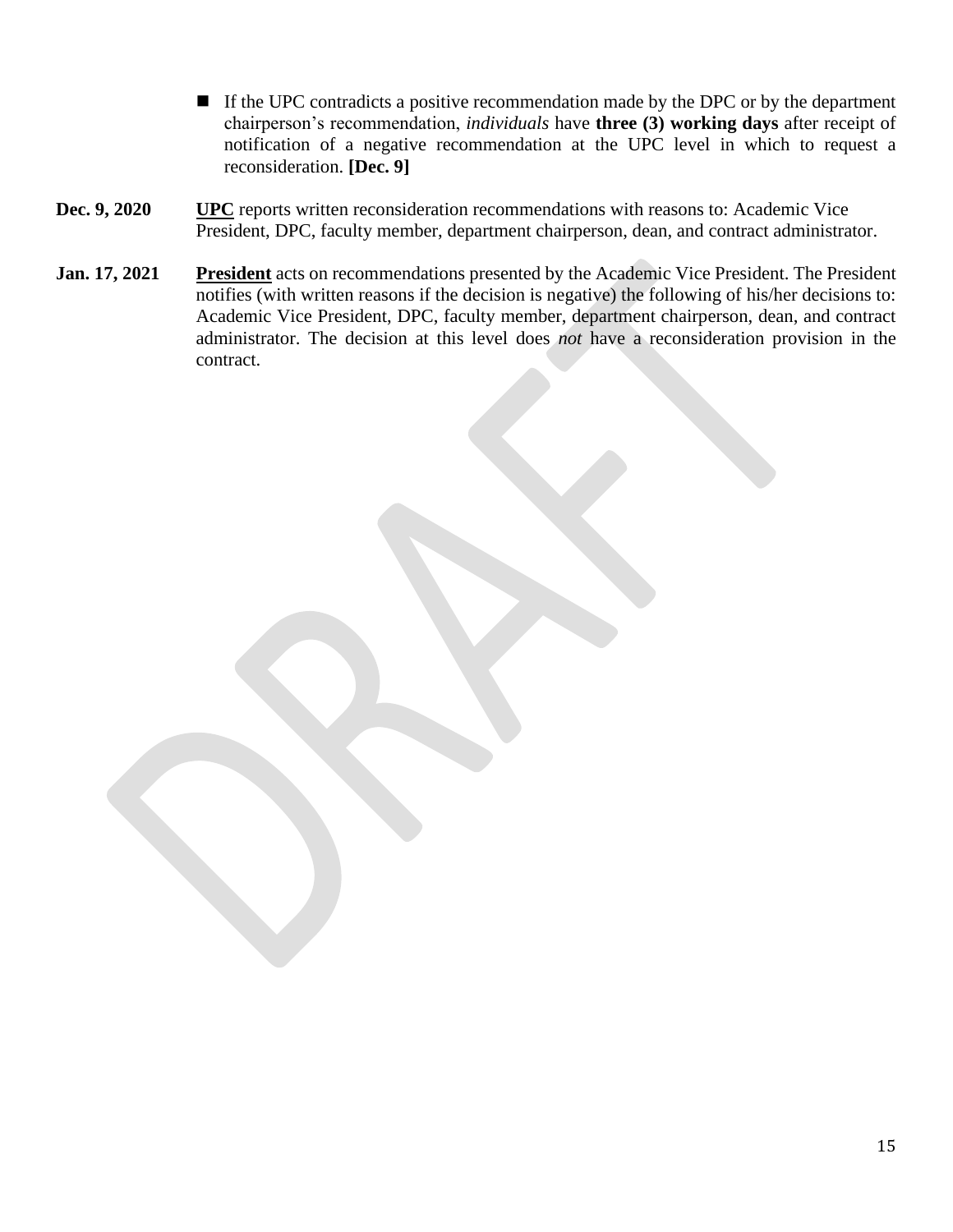### **FACULTY EXCELLENCE AWARDS: UNIT A Tenure Track and Clinical Faculty [Dates are when material is sent to next review.]**

- **Oct. 5, 2020** The **University President** shall request of the Faculty Senate and the Union recommendations of the faculty members to serve on the Faculty Excellence Awards Committee.
- **Nov. 5, 2020** The **University President** selects seven of the faculty recommended by the Faculty Senate and Union, who are members of the bargaining unit, and appoints them to serve on the Faculty Excellence Awards Committee.
- **Nov. 19, 2020** The **Faculty Excellence Awards Committee** shall develop procedures for the nomination of eligible employees and the process by which they will make their award recommendations.
- **Jan. 24, 2021 Faculty** are sent information regarding application and nomination procedures for the Faculty Excellence Award, and the process by which recommendations will be made for faculty to receive the award.
- **Mar. 5, 2021 Faculty Submit Portfolios.** All portfolios are due in the Office of the Provost and Vice President for Academic Affairs [addressed to: Contract Administration.] *Period of Review: Material from March 6, 2020 through March 5, 2021.*
- **Apr. 15, 2021 Faculty Excellence Award Committee submits recommends** nominees to the President (4/15 -- Contract Date).
- **May 3, 2021 President announces** the names of the individuals to receive the Faculty Excellence Award.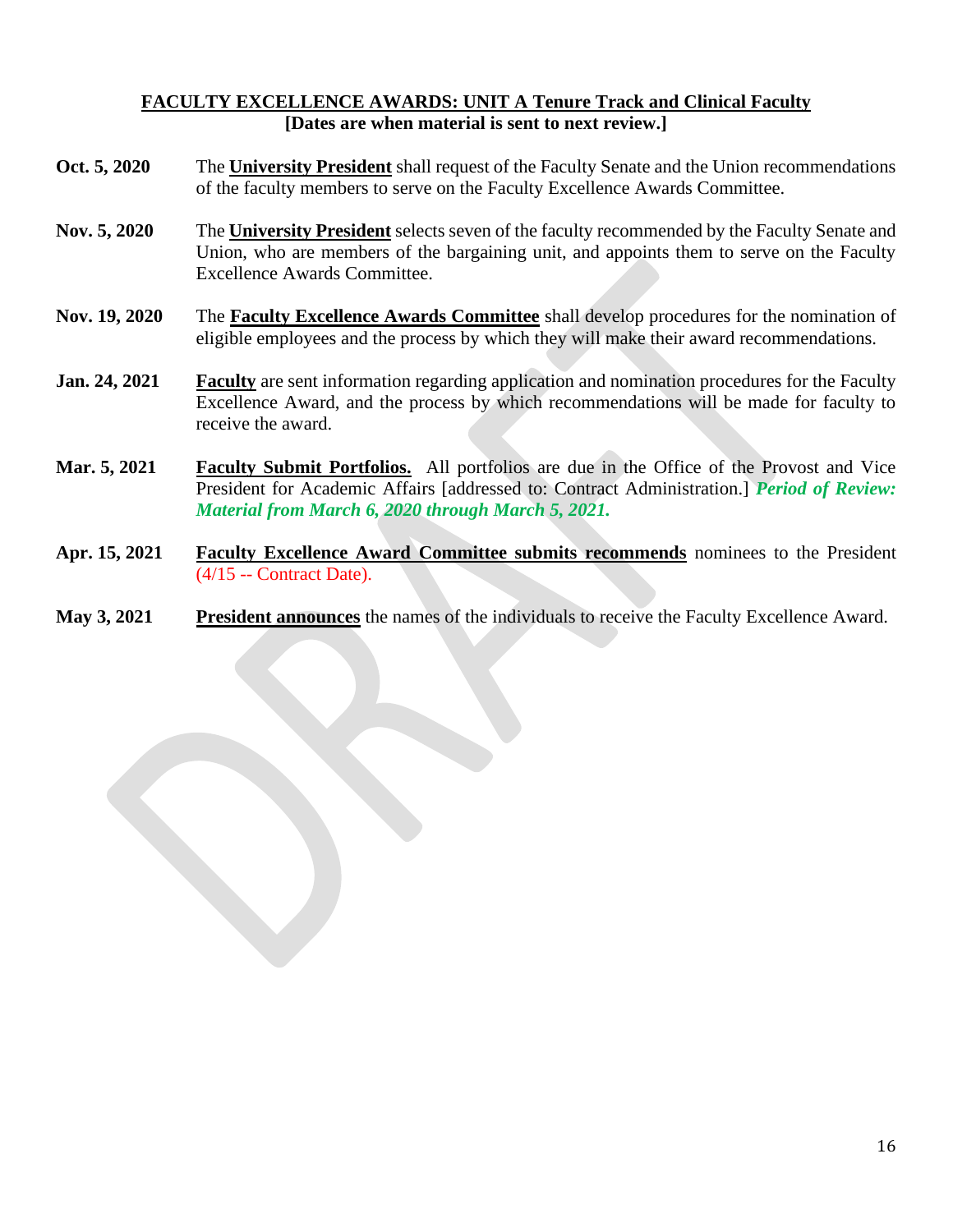## **RESEARCH CUE AWARDS: UNIT A Tenure Track**

#### **Dates are when material is sent to next reviewer(s).**

Up to 51 CUEs may be awarded to faculty for conducting research activities within their assigned duties based upon criteria and recommendations from a Faculty Research CUE Committee. The committee creates deadlines and criteria. CUEs are requested in the fall for the following academic year. Letters announcing the research cue awards along with an application and criteria are sent to individual faculty members. Details for the selection process are in the mailed material. **(Contract Appendix F, Paragraph 12)** *[Awards for the 2021 – 2122 Academic Year.]*

- **Oct. 23, 2020 Faculty** complete and submit application [application and electronic copies are required] by 6 PM to the committee chairperson and the Office of the Provost/Contract Administration.
- **Nov. 23, 2020 Research Review Committee** makes its recommendation to the Provost and Senior Vice President for Academic Affairs.
- **Dec. 11, 2020 The Provost and Senior Vice President for Academic Affairs** notifies the appropriate deans, department chairpersons and the committees of approved projects to receive Research CUEs for 2021 – 2122.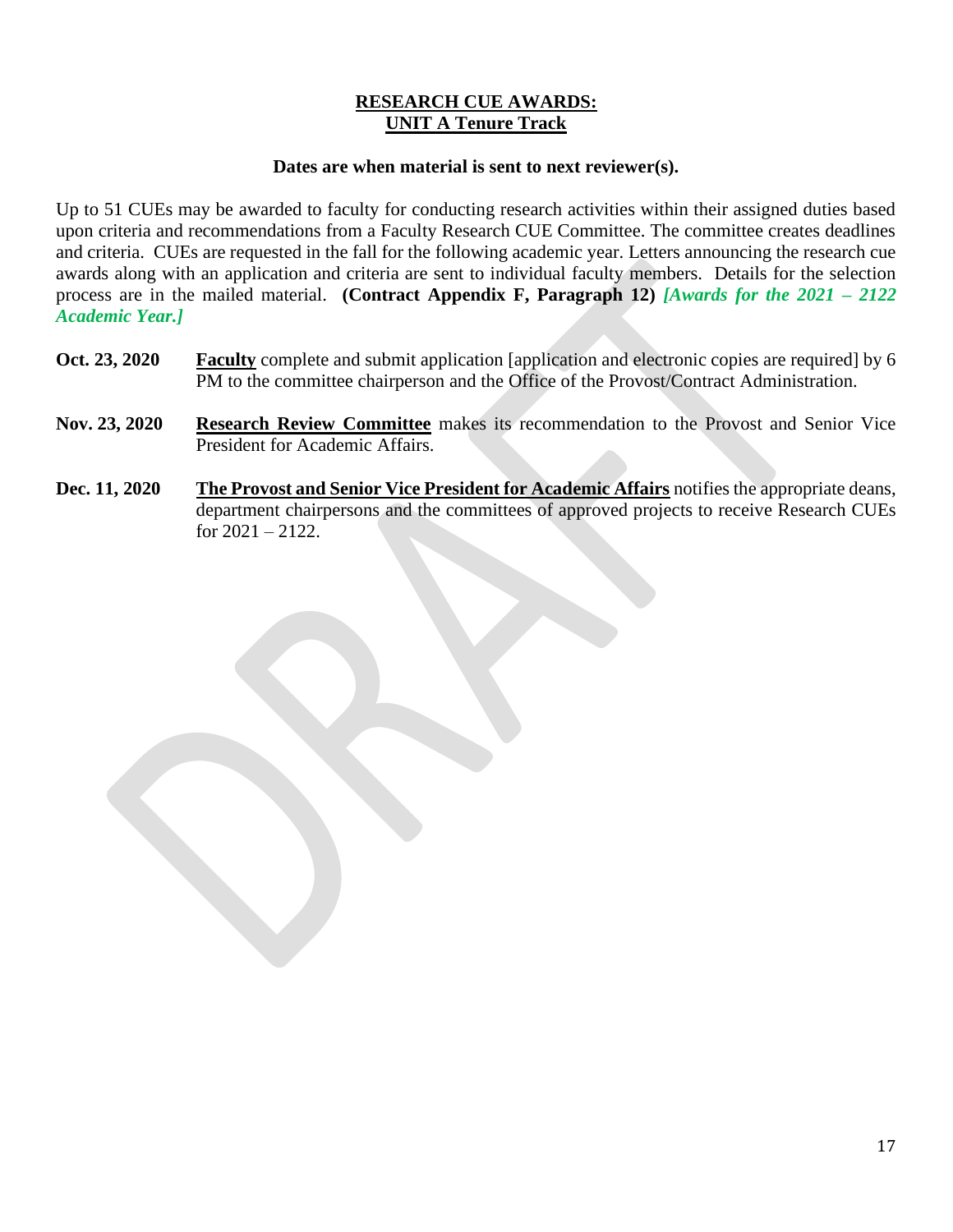### **ANNUAL EVALUATION OF TENURED FACULTY: Dates are when material is sent to next reviewer(s).**

The annual evaluation for tenured employees *not* being considered for Promotion *or* PAI is a process to evaluate each faculty member's work performance and accomplishments. The evaluation shall consist of the review by the Department Chair/Director of the required material and other professionally related materials, including work in progress done *since* the last evaluation. **Faculty will be evaluated** in the areas of teaching, research, and service using the **standards** of *Exemplary and Adequate* as specified in each Departmental Application of Criteria. *[Period of Review: January 25, 2020 through February 2, 2021, which is the time since the last evaluation period.]*

**Feb. 2, 2021 Tenured Faculty submit** differently on alternate years: Year 1 (beginning **Spring 2021**), a summary of work in each area (teaching-performance of primary duties/research-creative activity/service), specifically referencing the requirements of the departmental application of criteria, and following 19.4.c.1.b; and Year 2 (beginning Spring 2022), a portfolio with complete documentation to substantiate performance under 19.4.c.1.b. In either year, the Department Chair/Director and Dean may request additional documentation.

#### **Academic Year 2020-2021 is Year 1.**

- **Feb. 15, 2021 Department Chairperson/Program Director** writes an evaluation statement and sends it to the Dean for review. A copy of the evaluation statement is sent to the employee. The employee may attach a written response to the evaluation statement for inclusion in the personnel file.
- **Feb. 18, 2021 Department Chairperson/Program Director** to provide notice to dean and faculty of reasons why any portfolio is less than "adequate" and informing faculty member of the right of written response.
- **Mar. 4, 2021** Deadline for faculty to acknowledge chair/program director's rating of less than "adequate" in writing.
- **Mar. 19, 2021 Dean** will forward her/his **recommendation** to the Provost. Copies to employee and chairperson.

**Tenured Faculty** must meet the "Adequate" level of performance as per the Departmental Application of Criteria (DAC) document for two consecutive years in any given criteria. Failure to do so will trigger a one-year appraisal and professional development process developed by a mentoring committee [Article 20.4.c(3)].

**Apr. 16, 2021 Provost** sends letters on evaluation status, including responses to faculty requests for reconsideration. The Provost will notify the employee failing to meet "Adequate" level of performance for two consecutive years in any given area as per the 2115 – 2118 *Contract* and Memorandum of Understanding. In the third year, if the Provost determines that a portfolio fails to meet the "adequate" standard in the relevant areas, s/he will send a written notification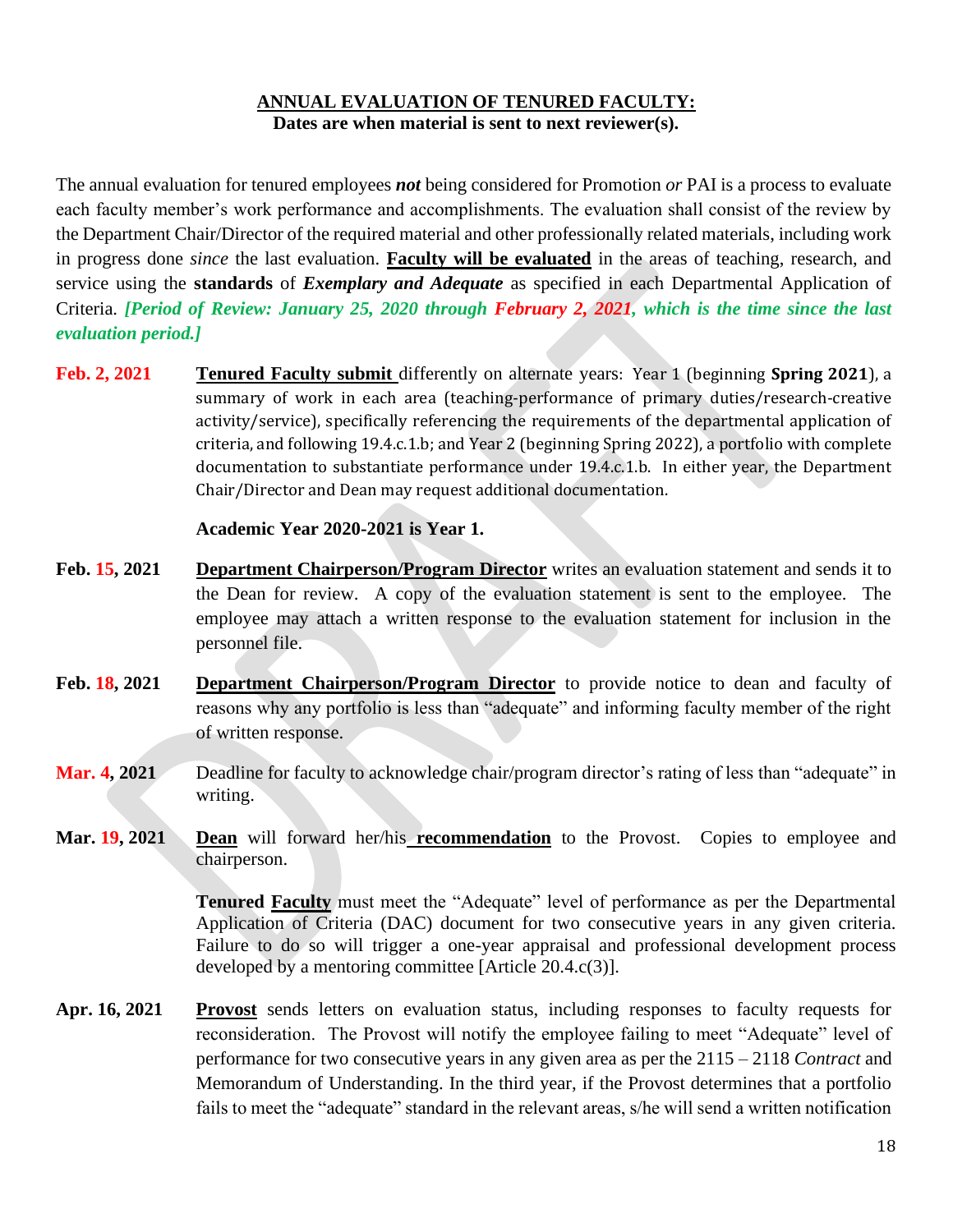to the faculty member, the chair, the dean, and the union Chapter President referring the matter to Article 20.4.c(4) of the Contract. If a faculty member fails to participate in the development and implementation of a Professional Development Plan  $(3<sup>rd</sup>$  year) and does not meet the "Adequate" standard in the area under review in the following year  $(4<sup>th</sup>$  year), a sanction up to and including termination may be initiated following the procedures in Article 5.

**April 29, 2021 Mentoring Advisory Committee (MAC)** contacts faculty for mentoring process implementation. [May 1 -- Contract Date]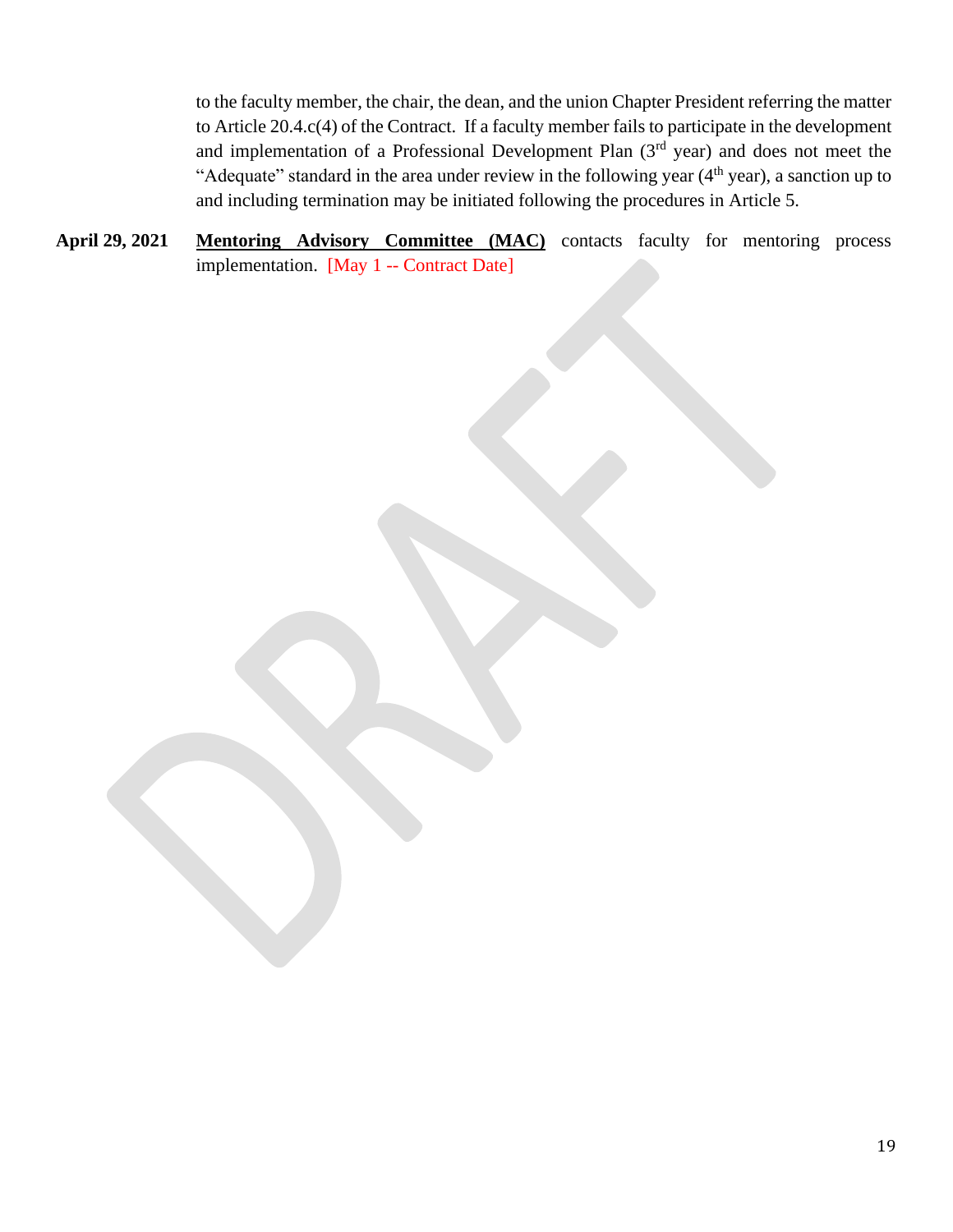### **SABBATICALS (Unit A) ADMINISTRATIVE EDUCATIONAL LEAVES (Unit B) RETRAINING LEAVES (Unit A, Unit B-ASPs) Dates are when material is sent to next reviewer(s).**

- **Oct. 19, 2020 Employees** will **submit** proposals on official forms to their department chairpersons. **[Eligibility after 7-years. Articles 27.2, 27.3, 39.3 and 51.3]**
- **Nov. 4, 2020 Department Chairpersons** will recommend each proposal received as "academically acceptable" or "academically unacceptable" for sabbaticals. For other paid leaves application are based on programmatic needs and merit of the request in relationship to the employee's duties and position. Chairpersons will include statements with reasons for the recommendation and forward all proposals to the appropriate dean. Forward copy to faculty member.
- **Nov. 23, 2020 Deans** will **recommend** each proposal received as "academically acceptable" or "academically unacceptable" for sabbaticals, and for other paid leaves application programmatic needs and merit of the request in relationship to the employee's duties and position. All proposals will be forwarded to the Provost/Academic Vice President. Deans will include statements with reasons for the recommendation and forward all proposals and recommendations to the Provost/Academic Vice President. Forward copies to faculty member and chairperson.
- **Dec. 15, 2020 Provost/Academic Vice President** will **recommend** each proposal received as "academically acceptable" or "academically unacceptable" and forward all proposals to the President.

The **President** will **decide** which proposals are "academically acceptable" and "academically unacceptable, and for other paid leaves application programmatic needs and merit of the request. The President will provide written reasons to the authors of non-approved proposals.

The President will announce the names of those receiving sabbaticals, retraining leaves, and administrative educational leaves. Copies to employees, chairperson, dean, and contract administrator.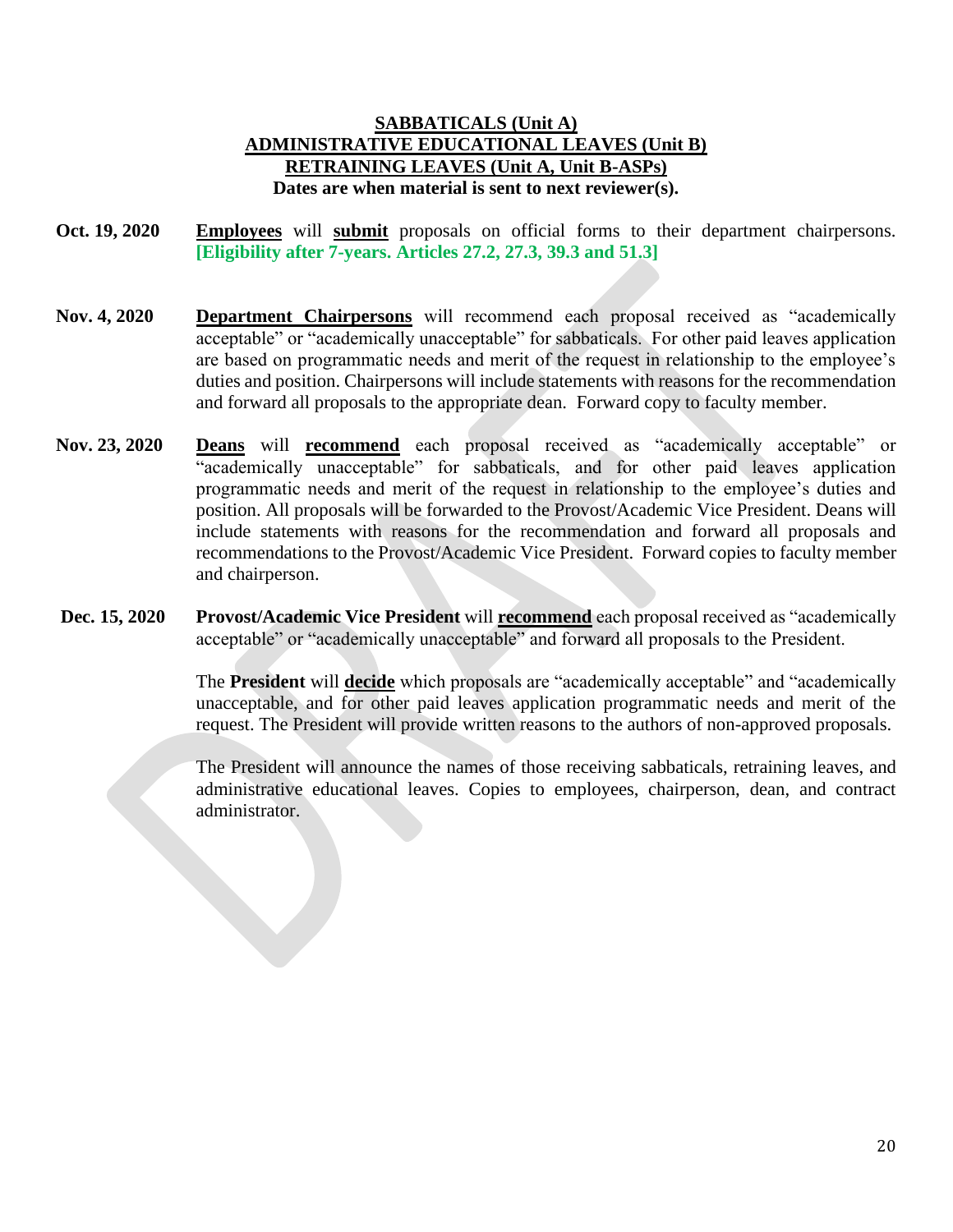## **UNIT B: LECTURER RE-EMPLOYMENT ROSTER AND EVALUATION**

**Dates are when material is sent to next reviewer(s).**

*Appointments are contingent upon program need, annual evaluations, and availability of funds.*

- **Feb. 8, 2021 Lecturers** submit portfolios for evaluation to Department Chairperson. Unit B faculty are evaluated annually after one academic term [semester]. Renewable five-year contracts are awarded based on: (1) ten plus years of full-time instructional service and (2) "highly effective" performance evaluations for two years of the preceding five years.
- **Feb. 15, 2021 Unit B faculty (teaching and clinical) apply** for retention. Appointment of Unit B faculty is contingent upon program need, evaluations, and availability of funds. Unit B faculty *notify in writing* the chairperson in the department in which they hold their teaching appointment of their wish to be considered for an appointment the following year by February  $15<sup>th</sup>$  (2/15 -Contract Date).

Unit B faculty are responsible for providing in writing any changes in their address or phone to the department chairperson and the Office of Human Resources by February  $15<sup>th</sup>$ .

- **Mar. 12, 2021 Department Chair** develops a list of all employees wishing employment in the department during the subsequent year, providing a satisfactory evaluation has been conducted **(Article 33)** (3/15 -Contract Date). Re-employment Roster built upon those individuals applying for appointments by February 15 and those individuals on multi-year appointments.
- **Mar. 19, 2021 Department Chair** submits **annual evaluation recommendation** to Dean (3/21 Contract date).
- **Apr. 1, 2021 Department Chair** notifies lecturer of position on re-employment roster. (4/1 Contract date)
- **Apr. 16, 2021 Dean** submits **annual evaluation recommendation** and **re-employment** request to Provost/Vice President for Academic Affairs [addressed to Contract Administrator]. Copy to Human Resources.
- **June 11, 2021 President** notifies lecturer of re-hire eligibility status. Subsequent reappointments for Academic Year 2021-2022 will be based upon satisfactory evaluation, program need and available funding.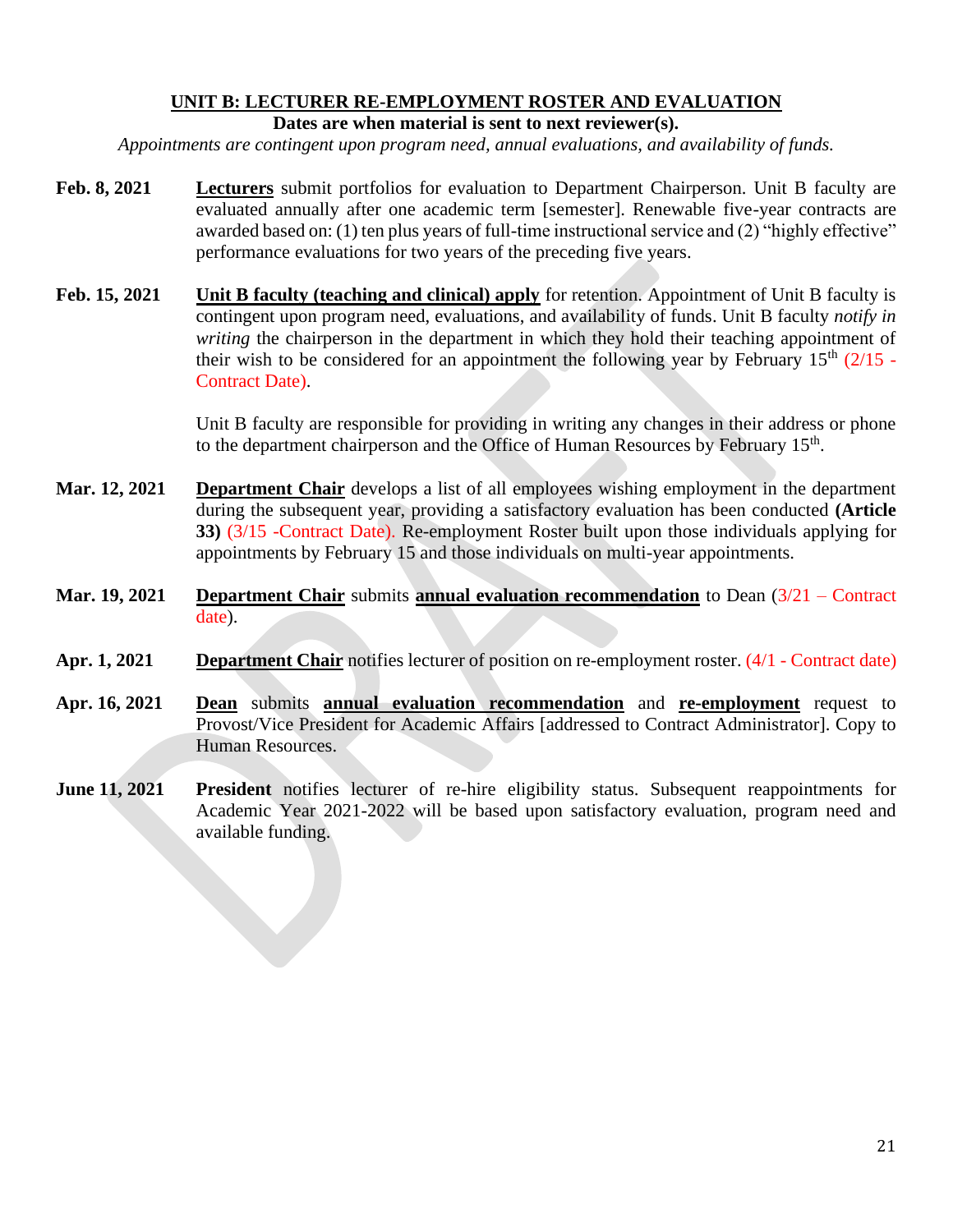### **ASSIGNMENT OF DUTIES (UNIT A, B-LECTURERS, AND UUNIT B – ASP/UNIT C) Dates are when material is sent to next reviewer(s).**

- **Sept. 11, 2020 Unit A/B faculty s**ubmit written request for a summer assignment AND apply for Final Four. Unit A/B and C -- Declaration of Retirement for Sick Leave Credit (buyout).
- **Sept. 15, 2020 Chairpersons and program directors** receive instructions and guidelines.
- **Sept. 25, 2020 Unit A/B faculty or resource professionals** may submit a proposal for yearlong assignment consideration by the chairpersons/program director.
- **Oct. 23, 2020 Chairpersons and program directors** discuss tentative workload and assignments with faculty and build department schedules.
- **Nov. 20, 2020 Chairpersons and program directors** submit schedules, workloads, and assignments to deans.
- **Dec. 4, 2020 Deans** review schedules and assignments and request changes, if necessary. Changes will be discussed with faculty and resource professionals when/if changes are necessary.
- **Dec. 11, 2020 Deans** Yearlong Assignments and class schedule information are due in the Office of the Provost and Vice President for Academic Affairs [Contract Administration for approval who sends it to Course Scheduling].
- **Jan. 22, 2021 Provost's Office** will review schedules and assignments with Deans for final approval. If changes, faculty, and resource professionals will be contacted by chairs.
- **Feb. 8, 2021** Unit B ASPs and Unit C employees submit work plans to chairs and directors.
- Feb. 15, 2021 Unit B Lecturers apply for re-employment to chairs  $(2/15$  Contract Date).
- **Mar. 9, 2021** ASPs and Unit C meet to discuss schedules, workloads, assignments, and duties with supervisor/chairs.
- Mar. 12, 2021 Chairs develop re-employment roster for Unit B (3/15 Contract Date).
- **Apr. 1, 2021** Chairs notify Unit B Lecturers of position on roster (4/1 Contract Date).
- **Apr. 7, 2021** Academic Support Professionals and Unit C work plans submitted to appropriate Dean.
- **May 1, 2021** ASPs annual evaluation due.
- **May 6, 2021 Chairs** submit ASPs annual evaluations to Deans/Vice Presidents [Contract Administration and Human Resources receive copies].
- **May 12, 2021** Deans/VPs submit ASPs and Unit C work plans to Provost and Vice President for Academic Affairs [for Contract Administrator].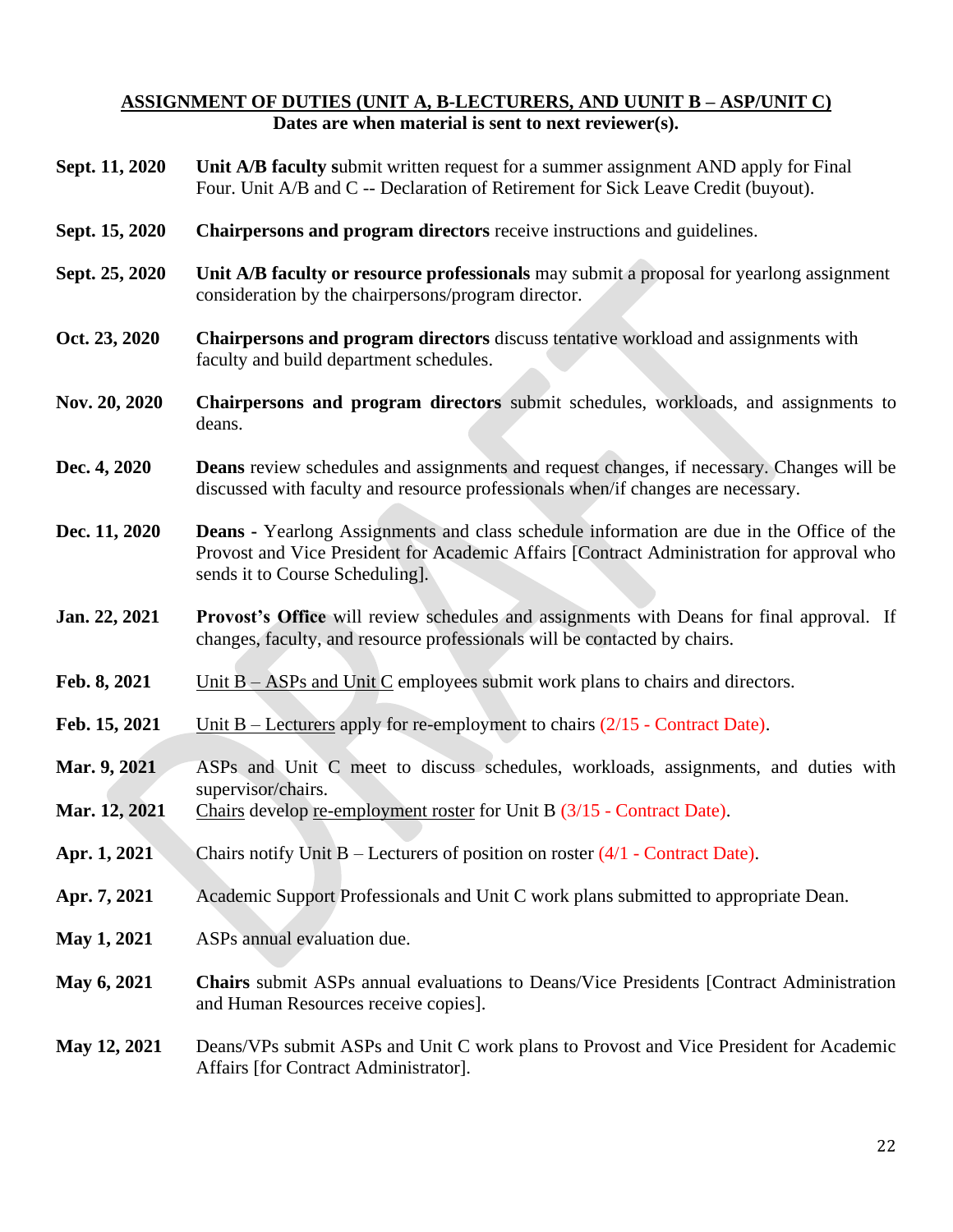- **May 26, 2021 Deans** submit ASPs annual evaluations to Vice Presidents [Contract Administration and Human Resources receive copies].
- **May 31, 2021** Date by which Unit A faculty members and resource professionals and full-time Unit B Lecturers receive official written copy of the 2021-2022 assignment of duties. (6/1 – Contract Date)
- **June 1, 2021** Each Unit B ASP and Unit C employee shall receive her/his official written assignment of duties reflected in an annual work plan by June  $1<sup>st</sup>$ , or at the time of appointment, whichever is later (6/1 - Contract Date).

*NOTE:* Faculty members shall receive a copy of any modification in the 2020 - 2021 yearlong assignment of duties from their department chairpersons and/or director.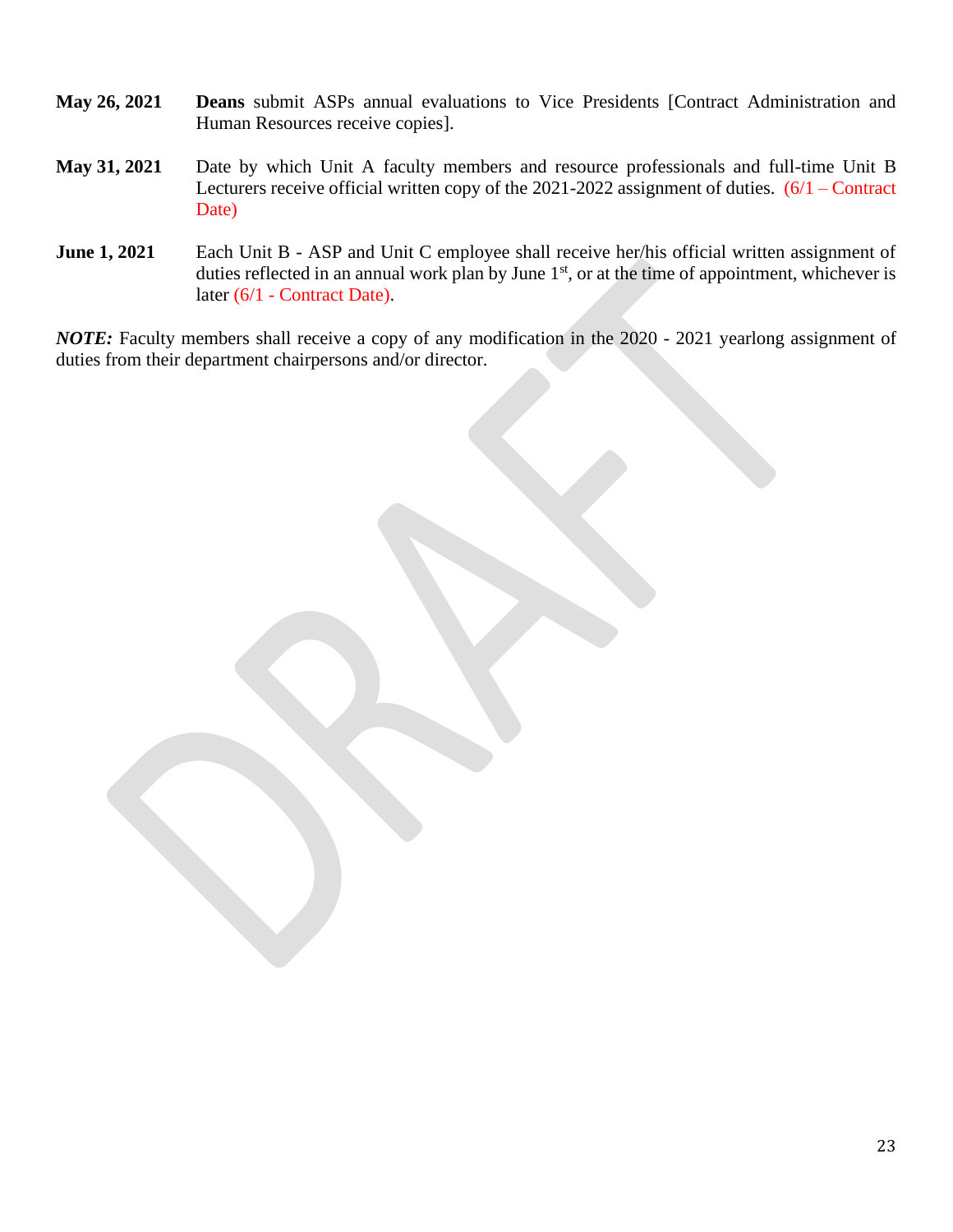### **SUMMER SCHOOL 2021**

*[PTM 1: 10-Week, June 1 – August 7; PTM 2: 1st 5-Week, June 1 – July 3; PTM 3: 2nd 5-Week, July 5 – August 7]*

- **Aug. 31, 2020 Department Chairpersons/Program Directors** receive information on Summer 2021.
- **Sept. 11, 2020 Faculty:** Declaration of Final Four for summer employment. This is an irrevocable declaration to retire (letter to chairs and contract administrator with date of Retirement.)

**Faculty** members who wish consideration for teaching in the 2021 Summer School must notify their chairpersons or program directors in writing by this date.

- **Sept. 18, 2020 Department Chairpersons**, after consultation with faculty, submit Summer School course proposals including Extension and Distance Learning courses and the department's summer school rotation plan to the appropriate Dean and the Provost/Academic Vice President.
- **Sept. 28, 2020** All approved schedules are due in the office of Contract Administration (ADM 308). **Deans** send schedules and assignments to Summer School committee and requests changes, if necessary. Changes will be discussed with faculty when/if changes are necessary. The Summer School Committee must approve all changes. **Summer School Committee** reviews schedules and assignments. Changes will be sent to department chairs.
- **Oct. 16, 2020 Chairpersons and program directors** receive Summer School course lists (including contract and extension courses) from Summer School Committee.
- **Oct. 30, 2020 Chairpersons** notify Unit A and B of place on Summer Rotation Roster (11/1 -- Contract Date).
- **Dec. 14, 2020 Faculty** receive preliminary Summer 2021 assignments from department chairs. Preliminary summer schedule placed on the University website.
- **May 14, 2021** Date by which Summer School faculty members receive their Summer Session 2021 Employment Status Form (tentative). Hiring forms and Override forms are needed for parttime lecturers and other employees for summer. Hiring forms should be submitted at least 30 days before classes start.
- **July 16, 2021** Override Authorization forms for Summer School due in Office of Contract Administration.